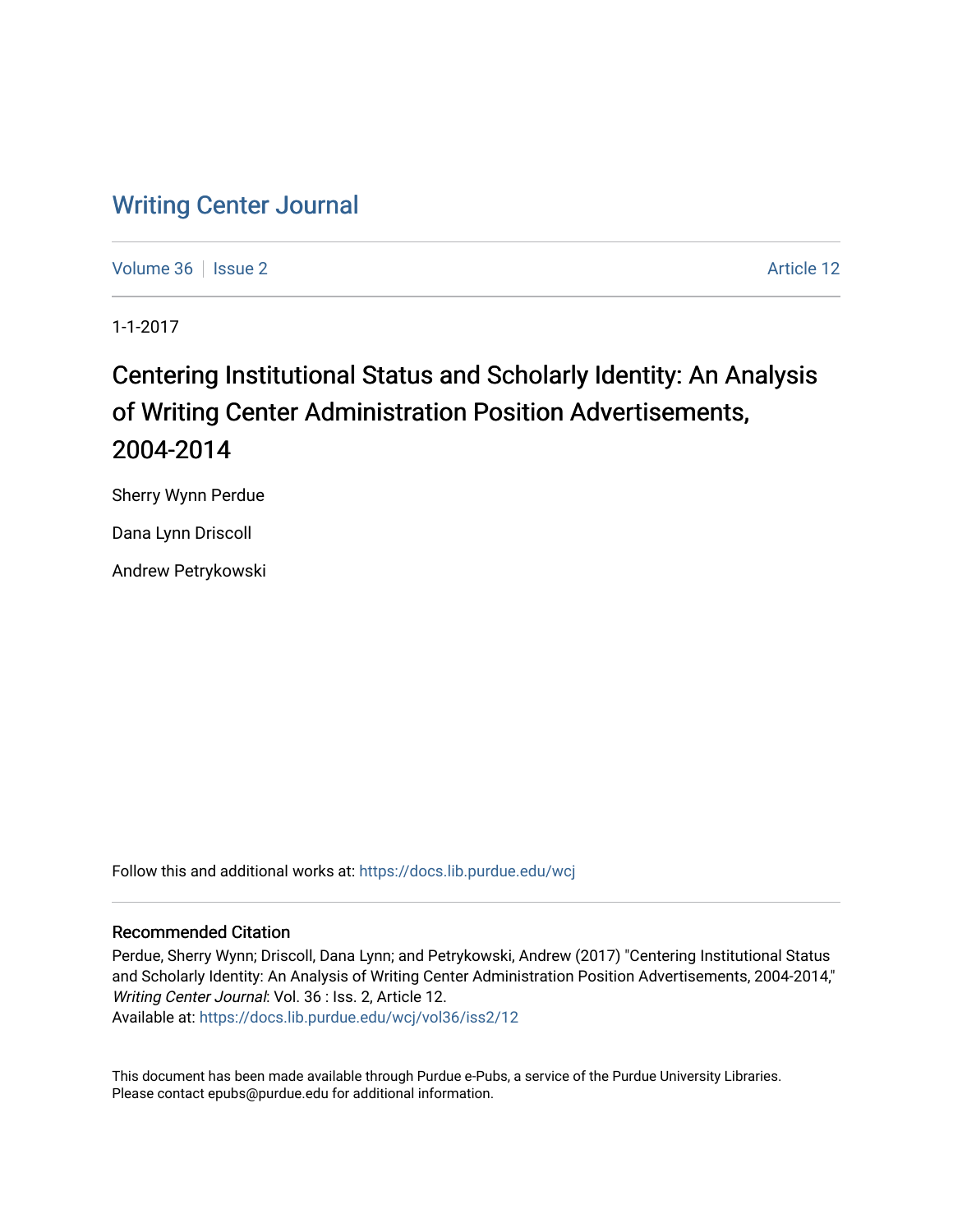Sherry Wynn Perdue, Dana Lynn Driscoll, & Andrew Petrykowski

 Centering Institutional Status and Scholarly Identity: An Analysis of Writing Center Administration Position Advertisements, 2004-2014

### Abstract

 Labor issues long have presented critical challenges for many writing center administrators (WCAs), who interrogate their "marginal" status with questions about how position type, education, oversight, respon sibilities, resources, and support impact individual WCAs and writing centers as well as their research practices and production. Prior inter view and survey research (Peterson, 1987; Olson & Ashton-Jones, 1988; Healy, 1995; Balester & McDonald, 2001; Driscoll & Wynn Perdue, 2012, 2014; Geller & Denny, 2013; Wynn Perdue & Driscoll, 2017) has represented some WCAs' perceptions of their institutional responsibil ities and scholarly identity-often in relationship to other composition professionals—but WCAs have not been studied adequately on their

The Writing Center Journal 36.2 | 2017 265

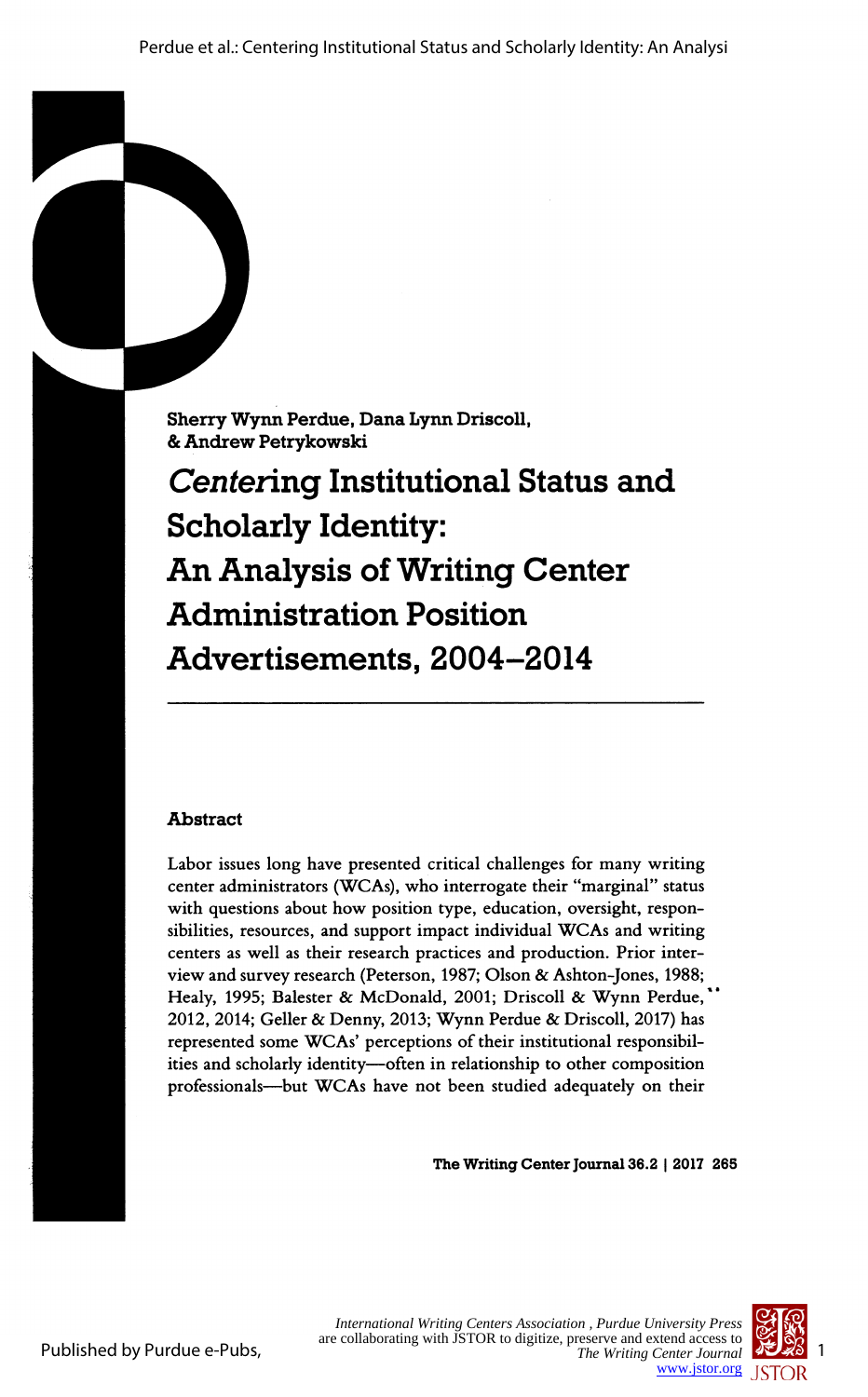own terms. To gain a systematic, comprehensive overview of WCA positions, this research uses problem-based and method-driven content analysis (Krippendorf, 2004) as well as corpus-based analysis (Kutter  $\&$  Kantner, 2012) to analyze 395 unique WCA job ads from 2004-2014, aggregated from the WPA-L listserv archives, the Modern Language Association (MLA) job information list, and the Wcenter listserv. While frequencies, cross tabulations, and AntConc analyses of the ads yield ed some trends and relationships about who is hired and under what conditions as well as about what they do, findings are more notable for what ads cannot tell readers about the WCA. More specifically, the gaps and omissions identified in the ads have critical implications for the ads themselves, the WCA described within them, and the future of writing center studies.

 In 2014, the Wcenter listserv exploded with controversy over Arizona State University's job advertisement for a writing center director at its Tempe campus. It was not the first ad to raise the ire of the writing center community, but it was potentially the most egregious example of what many deemed an unethical position description. The ad detailed a laundry list of professional writing responsibilities: several years of administrative and supervisory experience; three years of prior teaching; knowledge of writing center theory, pedagogy, and practice; and a host of other advanced skills and experiences. And yet, the position required only a bachelor's degree. In sum, the ad was incoherent: its desired qual ifications did not fit the degree status, its emphasis on experience over a terminal degree seemed to suggest the work was primarily managerial, and its range of roles appeared beyond the abilities of one person.

 This situation is hardly unique: listserv threads and conference chatter frequently document writing center administrators' (WCAs) frustration about the ways their positions are described, funded, and/ or redefined, often by administrators who do not understand what they do and how their work compares to that of other WCAs and/or writing professionals. While not unusual, it speaks to a growing need to address the institutional status and scholarly identity of WCAs.

 With our recent survey and interview findings in mind (Driscoll & Wynn Perdue, 2014; Wynn Perdue & Driscoll, 2017)-research indicating that WCA experiences vary greatly by position type-we decided to investigate what job ads could tell us about WCAs or at least how different institutions across the country conceive of WCAs. What qualifications do institutions seek? How do job ads characterize WCA work? How do job ads signal educational expectations and training needs? How do they represent the state of writing center studies?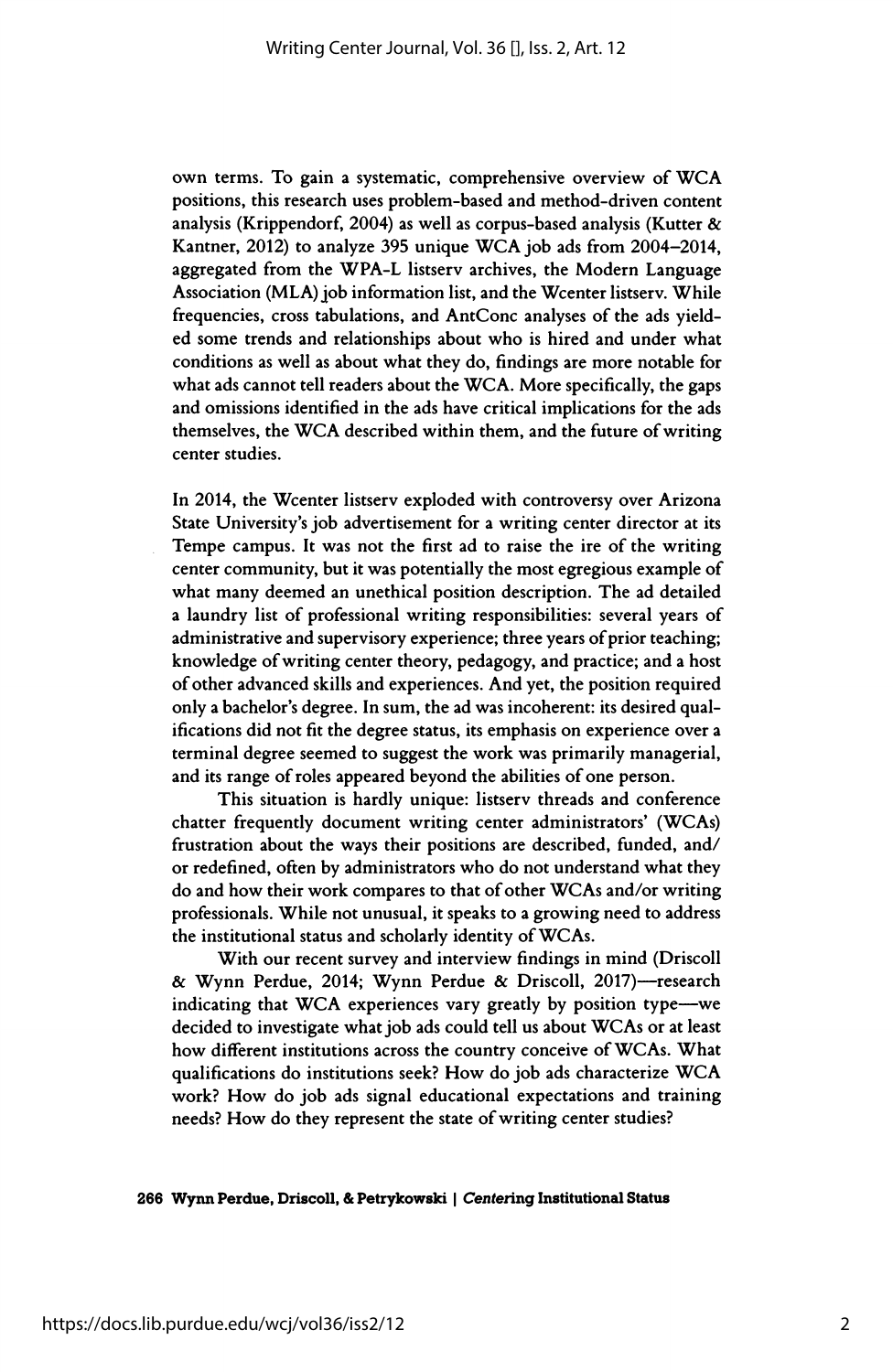#### Evolution of a Research Agenda

 The faculty coauthors of this article (as our student collaborator can attest) regularly remind students that the inquiry trajectory evolves over time. This happens when we learn more, as we add and triangulate data sources. Researchers need to be prepared to investigate the emergent questions that the data pose and to revisit central research questions as well as decisions about the best ways to answer those questions and to measure the results. We now chart this evolution across previous data collections and articles and in relationship to the extant literature.

 When the faculty coauthors commenced our collaboration in 2009, we sought to understand what constituted research in the field of writing center studies and how much of this research was replicable, aggregable, and data supported (RAD) (Haswell, 2005). We started with a systematic content analysis of its flagship publication, The Writing Center Journal (WCJ). Our findings, published as "Theory, Lore, and More" (2012), demonstrated that less than 6% of WCJ's articles were RAD. While we understood the status of writing center research as it was published in  $WCJ$ , our research question and the data we collected could not explain why we found so little RAD research.

 In our next study of RAD writing center research, the center of our inquiry moved from the research itself to those who produce it and to the conditions under which they conduct their work. We therefore surveyed WCAs (n=133) from across the country about such factors as their research beliefs, practices, education, degree status, research train ing, position type, and oversight. Then we selectively sampled willing survey respondents for a series of 15 interviews. Our findings were so rich that we documented them in two separate articles: "RAD Research as a Framework for Writing Center Inquiry: Survey and Interview Data on Writing Center Administrators' Beliefs about Research and Research Practices" (2014) and "Context Matters: Centering Writing Center Administrators' Institutional Status and Scholarly Identity" (2017). By coding these two data sets in the context of our earlier content analysis, we learned that RAD research production is influenced by factors such as education, position type, and field norms. We also discovered that tenure-track faculty and staff WCAs generally live within separate and unequal environments (institutional status) that have important impli cations for their scholarly identity, findings that complement Anne Ellen Geller & Harry Denny's (2013) interview research with writing center professionals.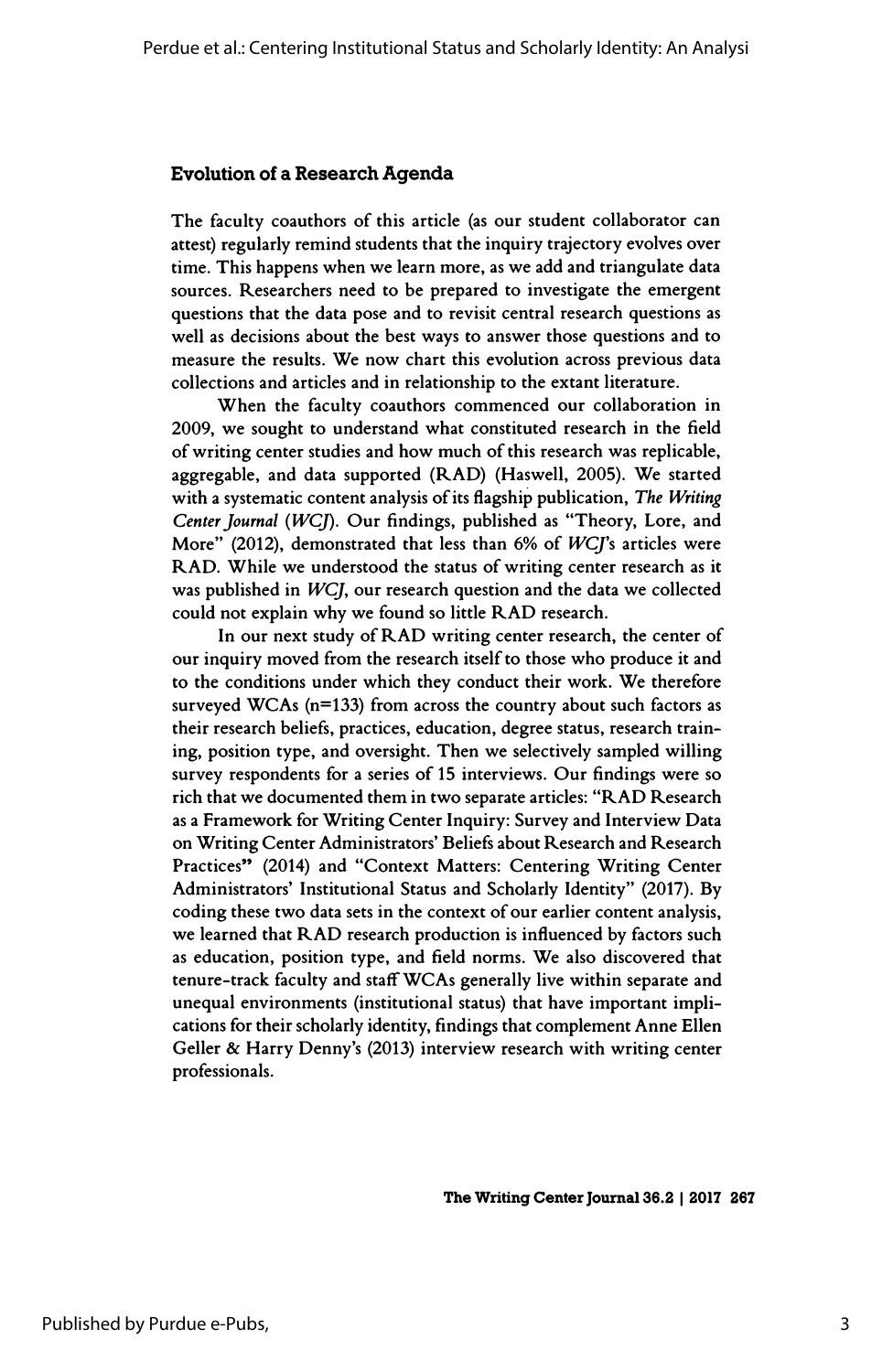#### WCAs' Institutional Status and Scholarly Identity in the **Literature**

 Previously published studies of WCA positions and statuses from 1985 to 2014 based their findings on interviews and surveys of WCAs, generally in relationship to writing program administrators (WPAs). That liter ature has represented the WCA's position as one plagued by ambiguity and identity conflict, fueled by differences in institutional oversight, position type (faculty or staff), education, and training (Geller & Denny, 2013; Caswell, Grutsch McKinney, & Jackson, 2016; Wynn Perdue & Driscoll, 2017). The majority of these studies (Peterson, 1987; Olson & Ashton-Jones, 1988; Perdue, 1991; Healy, 1995; Balester & McDonald, 2001) were published in WPA: Writing Program Administration. Although they describe WCAs' work, they primarily advocate for a better under standing of and role for the WCA in comparison to department-based faculty.

 One of the newest studies examining the work of WCAs (and other kinds of program administrators) is the National Census of Writing (2015). With data from over 900 institutions, it provides a detailed look at writing program administration (including writing center data). Although this self-reported survey data represents the lived conditions of administrators and their work, many of the writing center results are lumped together with other kinds of program administration (first-year writing program directors or Writing Across the Curriculum [WAC]/ Writing in the Disciplines [WID] directors.) As such, it offers an incom plete understanding of issues surrounding WCAs' institutional status.

 A few previous studies have sought to understand WCAs in re lationship to other WCAs. Writing for a Composition Studies audience, Melissa lanetta, Linda Bergmann, Lauren Fitzgerald, Carol Peterson Haviland, Lisa Lebduska, & Mary Wislocki (2006) enter the conver sation, theorizing three different models for WCAs: 1. the "Universal Professional," whose role as a disciplinary scholar is analogous to the departmentally-based WPA; 2. the practitioner-centered "Local Profes sional, whose purview and identity is located within the writing center itself"; and 3. the "Administrative Iconoclast," who disavows academic jurisdiction and status for a service role. Rather than promoting a unified job description, these authors defer to institutional differences, advocating "pick all three," or what we colloquially refer to "as different strokes for different folks." Geller & Denny (2013) likewise examine WCAs\* work in relationship to institutional status in their article for  $WCI$ , also by way of three routes: 1. a tenure-line faculty appointment; 2. an administrative professional position; or 3. a non-tenure-line fac-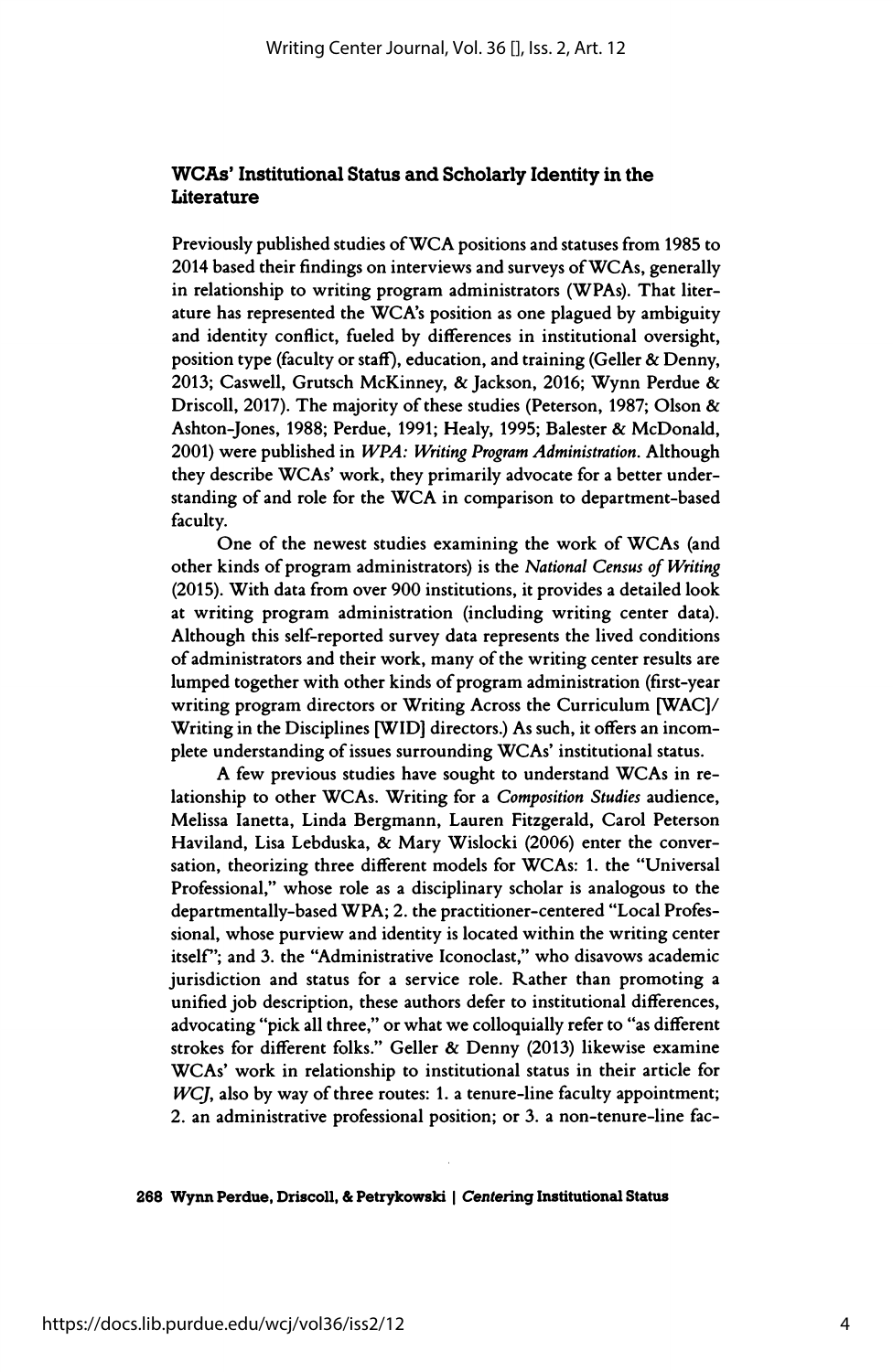ulty position. While Geller & Denny (2013) also resist promoting one description of WCA work over another, their analysis of interviews with administrative professional WCAs reveals stark differences in the work and scholarly identity of the tenure-line faculty WCA and the adminis trative professional WCA. These studies shed light on what some WCAs do and how they view their work in relationship to their institutions, but they fall short of answering our research questions.

 The aforementioned interviews and surveys offer one source of data about WCAs' work, but they could not yield a systematic, compre hensive overview of WCA positions. Another such source of data can be found in the job advertisement. Job ad analyses offer an important indi cation of employment trends and reveal professional competencies and academic qualifications as well as signal training and education needs (White, 1999; Majid & Bee, 2003; Kennan, Cole, Willard, Wilson, & Marion, 2006; Choi & Rasmussen, 2009; Applegate, 2010; Harper, 2012).

 Although writing center researchers have not systematically studied job ads to determine what they reveal about the field's work and underlying assumptions about the specifications required to do that work, academic librarians have composed an extensive body of research focused on the role of job ads in their field, which has influ enced the etiology of this study. While WCAs are not librarians, library and information science (LIS) positions, often irrespective of similar responsibilities, tend to be divided between faculty and administrative appointments in ways that might be similar to WCA positions. Further, writing centers are increasingly located within libraries, and the WCAs within them frequently collaborate with librarians to support students and faculty.

 LIS researchers regularly have conducted content analyses of job ads (Applegate, 2010; Harper, 2012) to determine market changes and how they affect the qualifications and skills employers seek; to assess the impact of one factor, such as technology job title, etc.; to com pare different LIS positions; and to draw conclusions about curricular changes needed to meet the needs of a changing field (Beile  $\&$  Adams, 2000; Triumph & Beile, 2015). For example, Laurel A. Clyde (2002) examines three months of an LIS listserv, coding ads for specific types of instruction expected of entering librarians. Her findings suggest that instructional expertise was an important competency, with implications for the LIS curriculum. Karen S. Croneis & Pat Henderson's (2002) analysis of a decade of ads published in College and Research Libraries News reveals important differences in competencies sought by job titles, whereas Mary Anne Kennan, Fletcher Cole, Patricia Willard,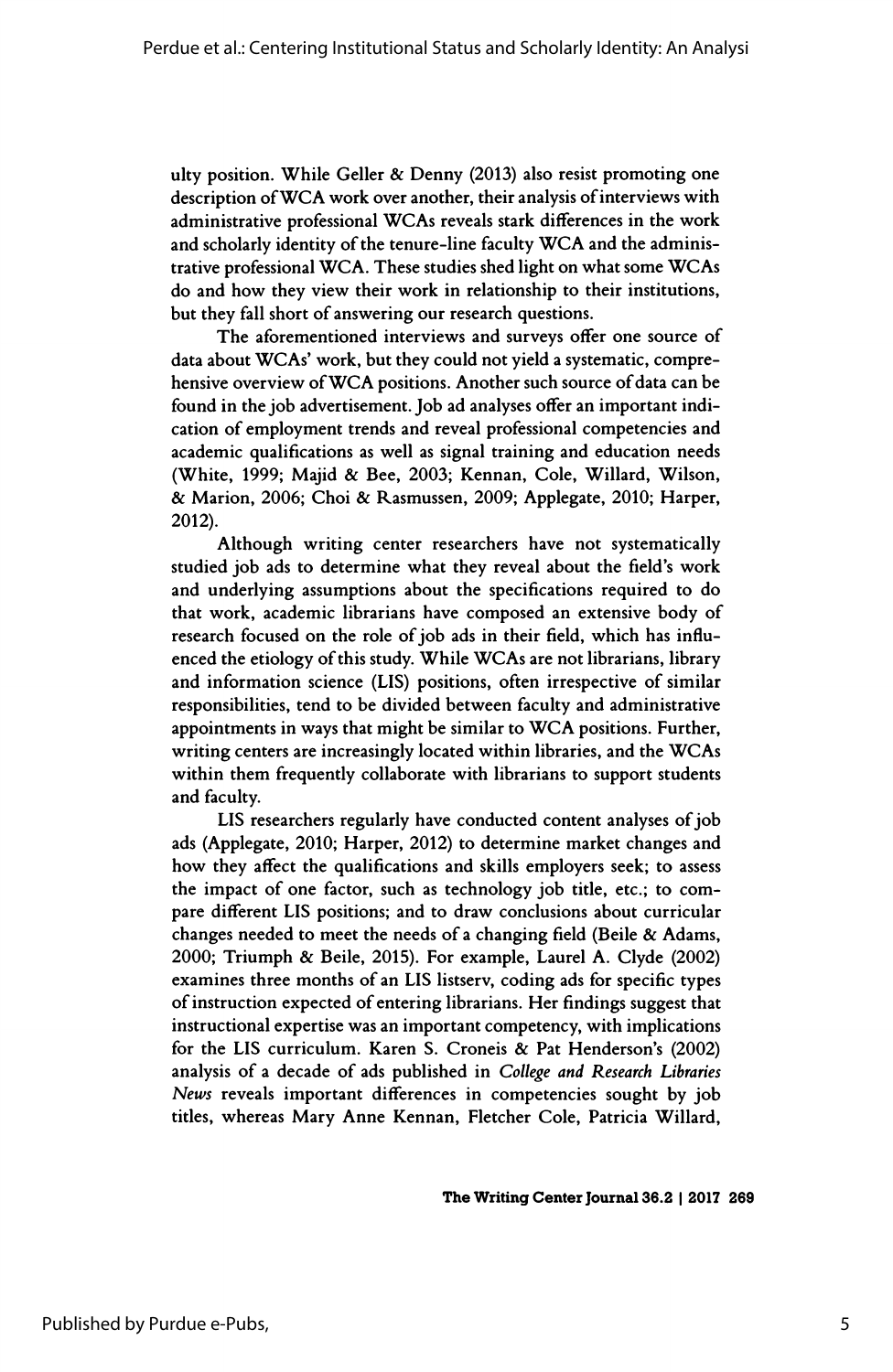Concepción Wilson, & Linda Marion's (2006) comparative study of ads in America and Australia over an eight-week period reveals emergent expectations for skills not previously associated with LIS. When taken together, the numerous content analyses we reviewed-each with different foci across different time spans-offer a snapshot of the field's past and present as well as the shifting vision of the preparation and roles of the academic librarians within it, which informed our choice of variables and other methodological decisions.

 Although the reviewed LIS studies differ by date of publication, collection period, and target variable(s), what they share beyond the use of content analysis is "an accepted body of knowledge over which the profession claims unrivalled expertise" (Kennan, Cole, Willard, Wilson, & Marion, 2006, p. 181), what Andrew Abbott (1998) calls jurisdiction or a "system" that distinguishes it from other professions. We argue herein that because writing center studies and the professionals within it have not been adequately studied on their own terms, our field has failed to articulate its jurisdiction or system, leaving it at risk for others to define it for us, or, perhaps even more devastating, for others to argue that writing center studies lacks a knowledge base and purview that can evolve to meet the changing needs of its stakeholders. To address this gap, we share what to our knowledge is the first empirical study of WCA job advertisements.

#### Method

 This study used both systematic content analysis (Krippendorff, 2004) and an iteration of content analysis from linguistics, corpus-based con tent analysis (Kutter & Kantner, 2012). More specifically, we employed manual problem-based content analysis (Krippendorff, 2004) and Ant- Conc freeware (Version 3.2.1), a computer-based corpus analysis tool created by Laurence Anthony (2010) that allows researchers to analyze word and phrasing recurrence as well as grammatical structure in large bodies of text (Froehlich, 2015). To ensure that others appreciate the importance of carefully credentialing their methodological choices, we next provide a thorough overview of content analysis as a method of inquiry. Then we thoroughly describe our coding and analysis process so others can replicate our study.

 Overview of content analysis. Many definitions of content analysis have been offered since the method was first discussed in the professional literature in the 1940s (Krippendorff, 2004). This study's use of content analysis is shaped by Krippendorff (2004), who defines it as "a research technique for making replicable and valid inferences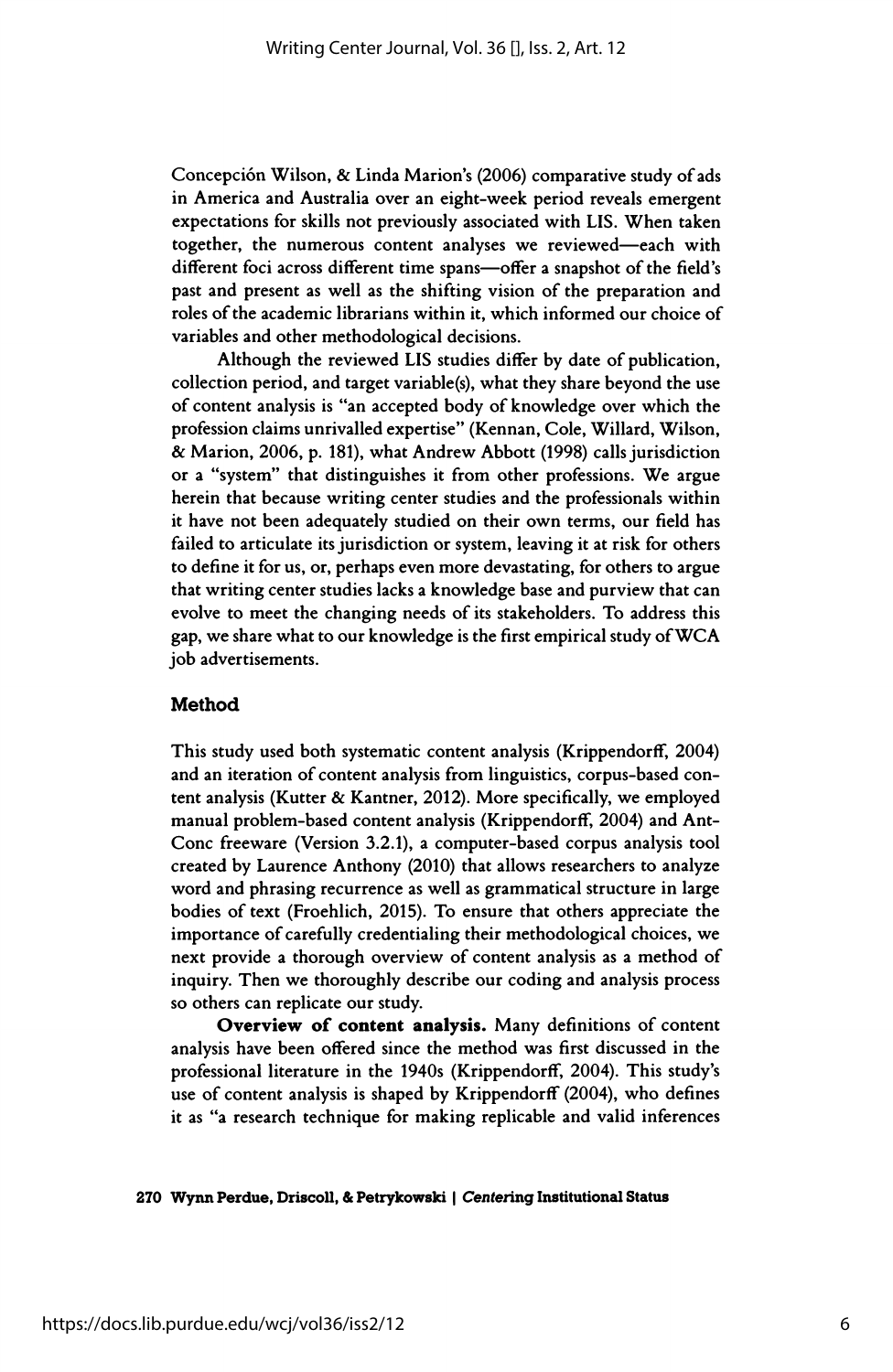from texts (or other meaningful matter) to the contexts of their use" (p. 18). Content analysis initially was used to analyze short news articles for word frequency, but today it is a rhetorically rich method used by diverse academic and industry researchers alike to systematically cull large data sources manually or with computer assistance for trends and patterns (Krippendorff, 2004). Although many past and current content analyses have been classified as either quantitative or qualitative, we heed KrippendorfFs (2004) rejection of this distinction because "even when certain characteristics are later converted into numbers" and despite the use of computers and sophisticated algorithms, "all reading of texts is qualitative" (p. 16).

 Using KrippendorfFs (2004) framework, we propose that our study of WCA job ads is both a problem-driven and method-driven content analysis. Its primary purpose is to determine how job adver tisements define WCAs—the specific specifications they bring to the job, the type of position being offered to them, and the work WCAs will do in the center and, potentially, elsewhere. This study also offers readers an opportunity to examine WCAs' position types and roles via a content analysis, complementing the understanding of the WCA's position the faculty authors gained from a grounded theory analysis of their interview and survey data.

 Our implementation of problem-based content analysis and corpus study. Following the precedent of researchers in academic librarianship who have analyzed job ads to better understand what job descriptions reveal about trends in their profession, we conducted a systematic content analysis of WCA position advertisements from 2004-2014 culled from one or more of the following sources: the WPA-L listserv archives, the Modern Language Association (MLA) job information list, and the Wcenter listserv. Duplicate advertisements for the same position were eliminated from analysis. If a source was limited to a brief overview of the position, we attempted to locate the full version in one of the other sources or by searching it online via the hiring institution's website or Internet Archive Wayback Machine, a digital archive of Internet information. If too little information was accessible via one of these resources, we eliminated it from the study. Of the 440 unique positions we located via our aggregation methods, only 395 contained enough data for analysis.

 Each job was assigned a number that clearly represented the year the position was advertised and that distinguished it from all other jobs. Rather than use a priori coding, where categories are established prior to analysis based upon precedent or theory, we employed emergent coding, where categories are chosen after a preliminary examination of the data

The Writing Center Journal 36.2 | 2017 271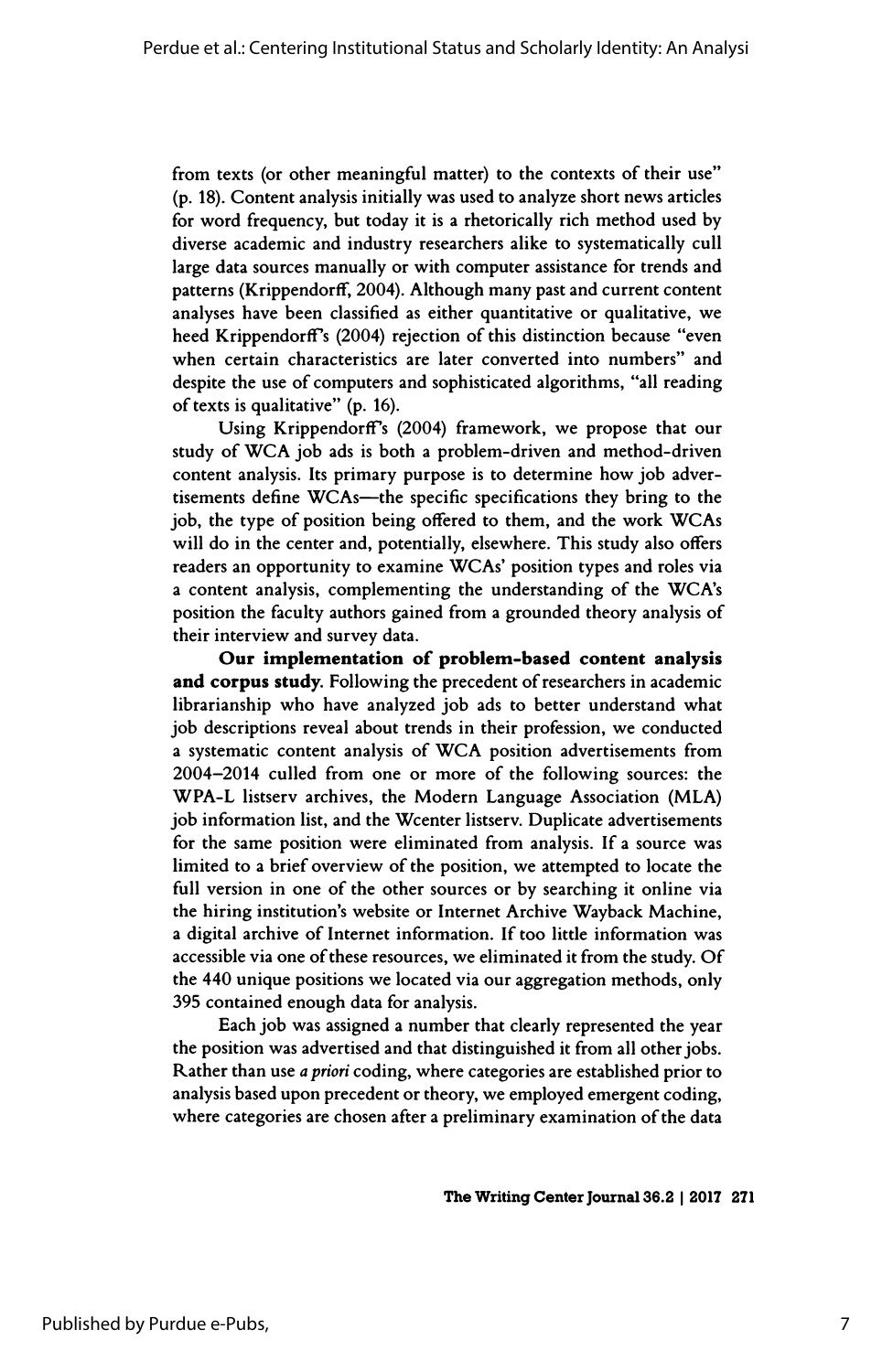(Saldaña, 2016). In December 2014, three researchers read through a random set of 50 ads from the 11 -year period to develop codes based on the research questions. Physical codes that emerged included objective codes, such as Carnegie classification, position type, reporting structure, and degree requirements. Subjective codes included "reasonableness of the position"-a judgment we made by weighing such factors as the WCA's course load, duties, and additional titles-and whether the WCA position was "primary, secondary, or tertiary"—a decision based upon the extent to which the ad described responsibilities centered in the writing center rather than a writing center role mentioned as an "add on" to an otherwise non-WCA position.

 Three reading teams, each overseen by one of the three research ers, spent several months manually coding each ad into the established categories as follows:

- Team one coded for institutional characteristics, position type (faculty or staff), and institutional oversight.
- Team two coded for features such as required degree field and degree status.
- Team three coded for job duties, such as assessment, research, and training.

 Next, each category was examined for missing data. Then one researcher cleaned the data to ensure that the same nomenclature was used in all categories. Once we were reasonably sure that the data had been coded consistently, we uploaded the data set into SPSS (version 24), which we used to run frequency analyses on all variables and cross tabulations on relationships of interest.

 To supplement our manual coding and statistical analyses, we also employed a computational linguistic analysis through the use of AntConc, a freeware program that provides analysis of text. For this analysis, all job ads were sorted into two text files based on position type: staff (full-time and part-time) and faculty (tenure-line). We used two AntConc features: "frequency" to identify words that most appeared in the ads and "concordance" to determine which words appeared most frequently next to other words.

 Of time and coding disposition. Locating the ads, coding them within teams, and conducting the analyses detailed herein took upwards of 500 hours. In addition to time for research, something our prior survey and interview research suggested WCAs possessed in short supply, Johnny Saldaña (2016) explains that coding efficacy is dependent upon seven personal attributes, which are worth noting here. Coders must be 1. organized (we had to manage ads that filled over a ream of paper) and 2. perseverant. Some of the subjective codes initially eluded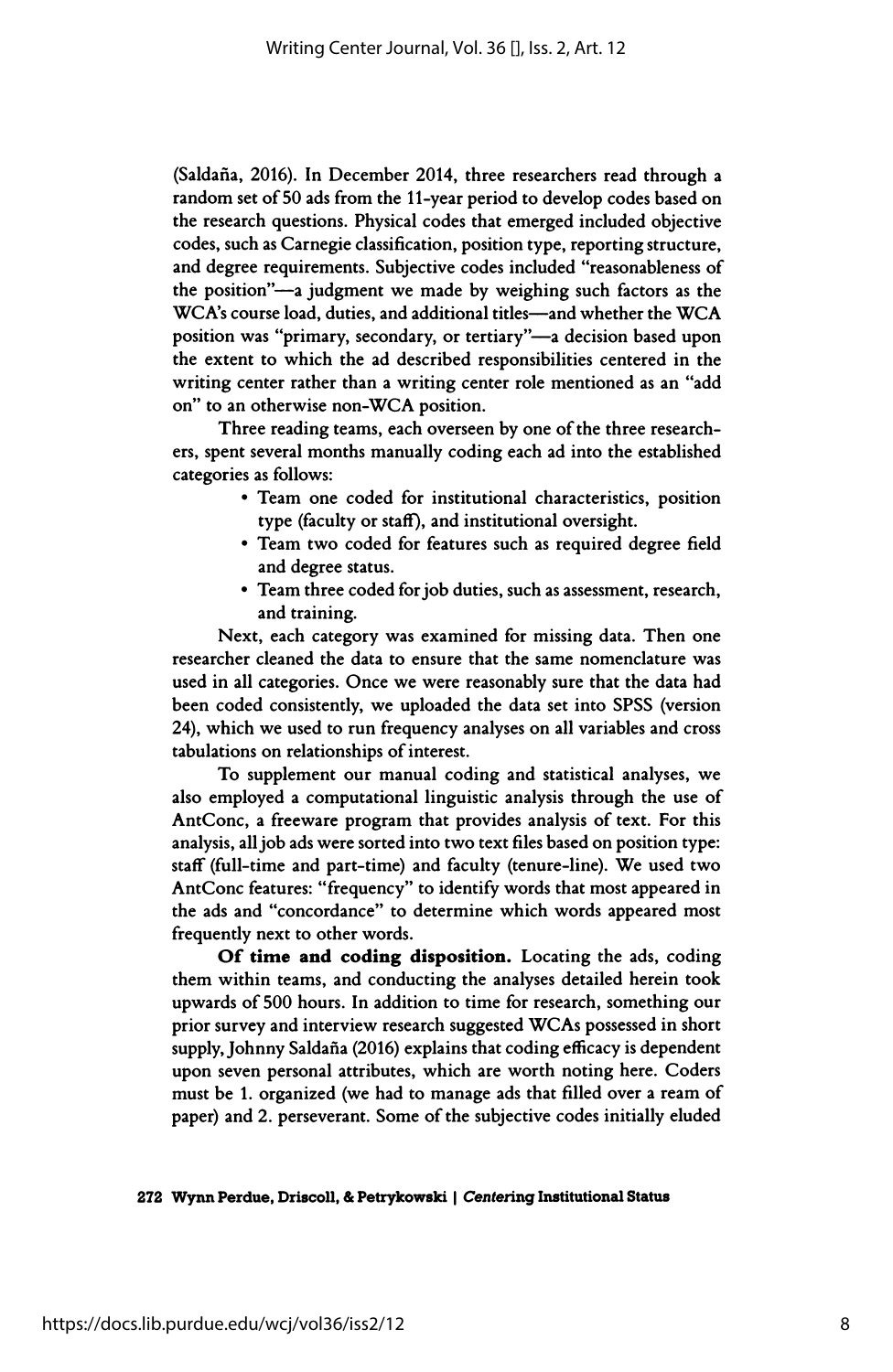us, causing us to check and recheck our decisions. Coders must there fore 3. abide ambiguity and strive to be 4. flexible, especially when the categories are not working. Because coding involves choices and inter pretation, the coder also must be 5. creative, able "to think symbolically, to think in metaphors, to think of as many ways as possible to approach a problem" (Saldaña, 2016, p. 39). That creativity, however, is constrained by a commitment to being 6. "rigorously ethical," unwilling, for exam ple, to "ignore or delete those seemingly problematic passages of text" (Saldaña, 2016, p. 39). Finally, coders need to hone 7. "an extensive vocabulary" (Saldaña, 2016, p. 39) of linguistically precise words, which signal, for example, that researchers understand the difference between a "frequent" occurrence and something that happened "periodically" or "several times."

 Limitations of the methods. Before we discuss our findings, it is important to acknowledge potential methodological limitations we faced in conducting this work and the ways we attempted to mediate them. First, as noted above, we could not draw upon prior studies of WCA job ads. We had to turn to another academic field, LIS, as a model for our own.

 Second, although analyses of job ads are a staple in assessments of professions, they are not without pitfalls (Applegate, 2010; Harper, 2012). Ray Harper (2012) cautions that while job ads tend to be "easily accessible" (p. 30), the available data may be unwieldy and of inconsistent quality; the ads may reflect "a desired future state" (p. 31) rather than the reality of the current context; and the description may be affected by contextual pressures that influence the specifications included/omitted from the ad, thereby challenging the researchers' ability to code, com pare, and synthesize. We faced this burden throughout the process to the extent that we chose not to include tests for significance, which we felt would overvalue the results of our statistical tests.

 Although content analyses of job studies are frequently cited as reliable indicators of the information we sought-this claim was a common refrain in the LIS studies we consulted—researchers must be careful to discuss the representativeness of the data culled from these aggregators (Applegate, 2010). The aggregators we used for locating available positions were difficult to navigate and incomplete. While MLA was the most comprehensive, it was more likely to publish fac ulty WCA positions than staff ones. WPA had a searchable archive of positions, but in all cases the positions were based upon institutional or member reporting, so we cannot be certain that the posted positions represent the range of jobs advertised during the period of study. The Wcenter listserv was the most problematic. One of the researchers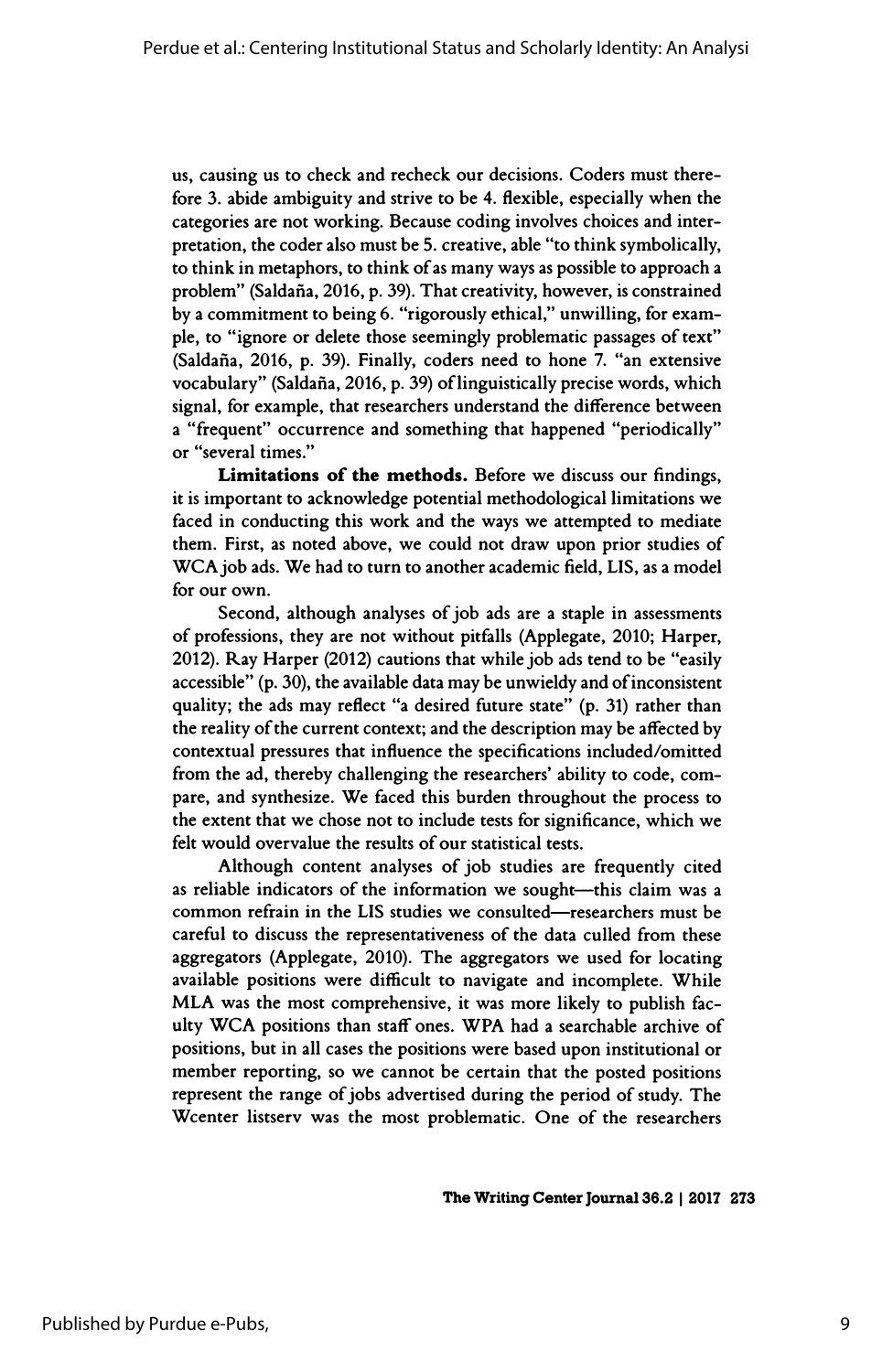had archived several years of Wcenter emails, which she searched via keywords. It is quite possible that ads were missed and that our terms were not inclusive enough. To find a truly representative sample, Rachel Applegate (2010) suggests going directly to the hiring institution, but since our study attempted to gather research over more than a decade of WCA searches, many of these positions announcements were no longer available. We did, however, use the Internet Archive Wayback Machine locate a number of full ads that were only partially listed on Wcenter or WPA-L.

 Concerns about potential missing data (beyond the 45 ads we had to omit for lack of adequate information) and the reliability of the data included were not lost on us. However, we note that this study was considered in relationship to earlier survey and interview research conducted across the same time frame. Further, as discussion of our findings will indicate, many of our conclusions center on problems with information in the job ads themselves rather than on our conclusions about the nature of WCA work itself.

#### Sample Characteristics

 In this section, we describe some of the numerous institutional char acteristics, applicant requirements, and job responsibilities that we systematically analyzed. In addition to contextualizing our study, we believe others can use this information for a variety of purposes.

 Carnegie classification. Of the 395 institutions, 54% were public, 43.6% were private, and 2.4% were for-profit. Doctoral/doc toral research institutions advertised 40.8% of the jobs, followed by master's-granting institutions (29.9%), bachelor's-granting institutions (23%), associate's-granting institutions (3%), and high schools (0.3%).

 Reporting structure. To whom the WCA would report was explicitly expressed in 61.8% of the ads. Of those, the English depart ment (23.8%) was the most likely to play a supervisorial role. In many cases (38.2%), the advertisements did not clearly convey the reporting structure of the WCA position.

 Position type. A near-even split existed between tenure-track faculty ads (50.1%) and those for all other position types, including staff (21.8%) and non-tenure-track faculty (14.4%). This is one expression of the widespread disagreement regarding the WCA role. The position type could not be clearly determined in 7.1% of the job ads.

State of the writing center. A great deal of work is involved in starting a writing center, so we sought to determine whether or not a school had an existing writing center. Though most of the ads seemed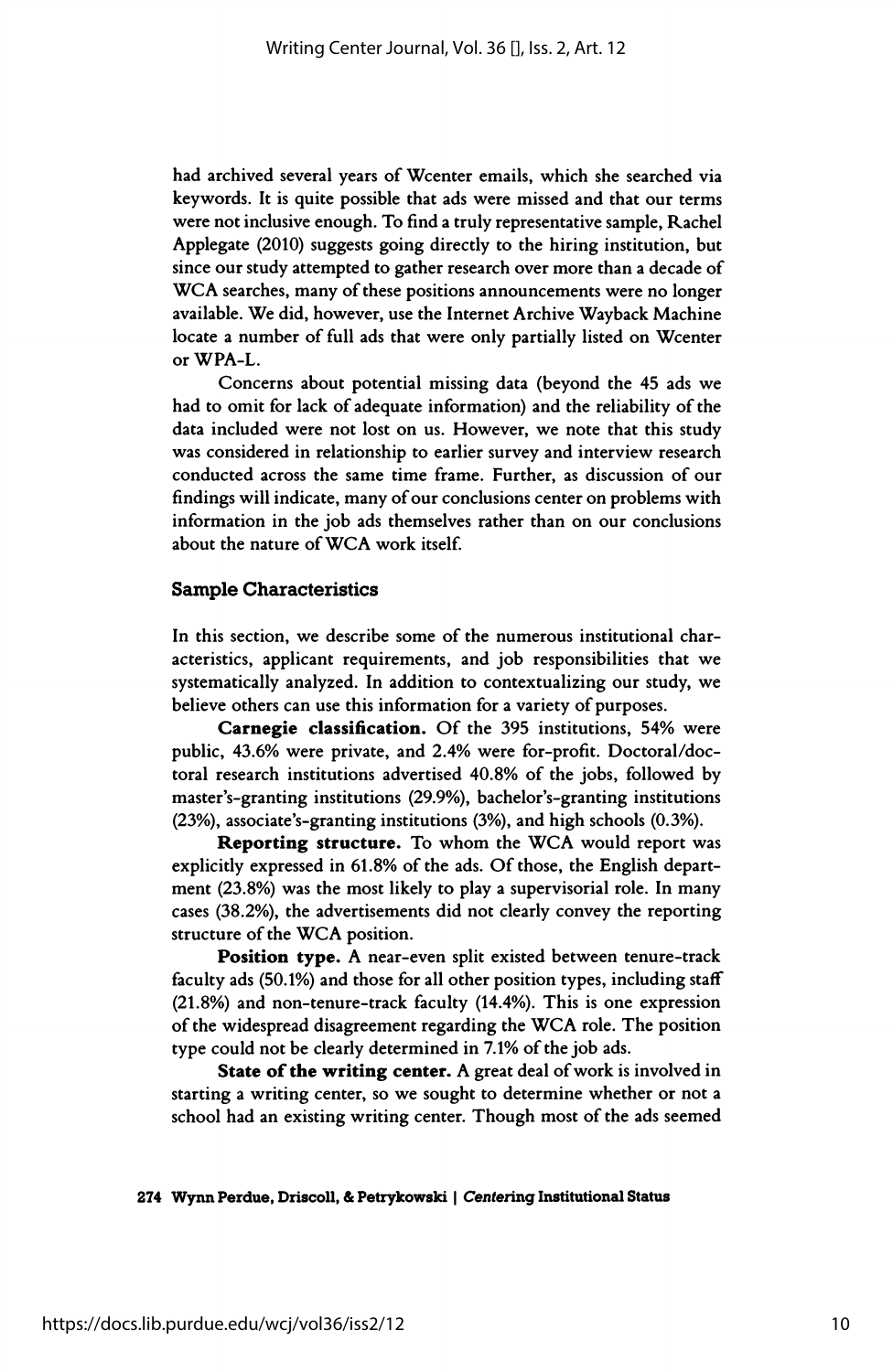to concern established writing centers (87.1%), we could not tell whether or not the school currently had a writing center in 6.3% of the ads. Very few ads shared the number of students employed or served by the writing center. Similarly, 83.2% of the ads included no indication of administrative support (a category that included any staff besides the consultants, ranging from receptionists to assistant directors).

 WCA role. Positions that treated the writing center as the WCA's primary responsibility comprised 78% of the ads, whereas writing cen ter administration was secondary in 16.7% and tertiary in 5.3% of the sample ads. In other words, WCA work was added after a list of other roles (e.g., assistant professor of English will serve a rotation as writing center director) or implied.

 Reasonableness. Coding for a job's reasonableness involved con sidering how many things the WCA was responsible for in relationship to resources such as course releases and other support structures. Most of the ads (70.4%) were deemed reasonable, offering a position where the writing center was the only major responsibility outside of teaching. The remaining positions expected oversight of two (24.8%) or three (4.8%) areas, such as a WAC or first-year-composition (FYC) program, in addition to running the writing center.

 Degree and field requirements. The expected education level for a WCA was not consistent across or within institutions. Most posi tions required (54.7%) or preferred (19.7%) a doctoral degree. Master's degrees were also frequently required (13.4%) or preferred (1.3%), but the requirements in the remaining jobs were surprising. A small number of ads (.8%) called for a bachelor's degree, and some (9.6%) made no mention of education. Although we collected information about degree fields sought, we were unable to draw meaningful conclusions about them.

Job responsibilities. The positions detailed in the ads varied widely, both in terms of noted and unmentioned responsibilities. This section identifies responsibilities that WCAs frequently fill and what we learned about them from our sample.

**Research.** The frequency of ads that explicitly required research was modest (28.9%). However, it is not clear whether or not the other positions required research. Only 0.2% of the ads clearly excluded a scholarly agenda, whereas 70.9% failed to mention research at all.

Assessment. A responsibility to assess the effectiveness of the writing center was included in only 21.8% of the ads; a clear majority (78.2%) ignored this aspect of the WCA's role. No advertisements clearly excluded an assessment role.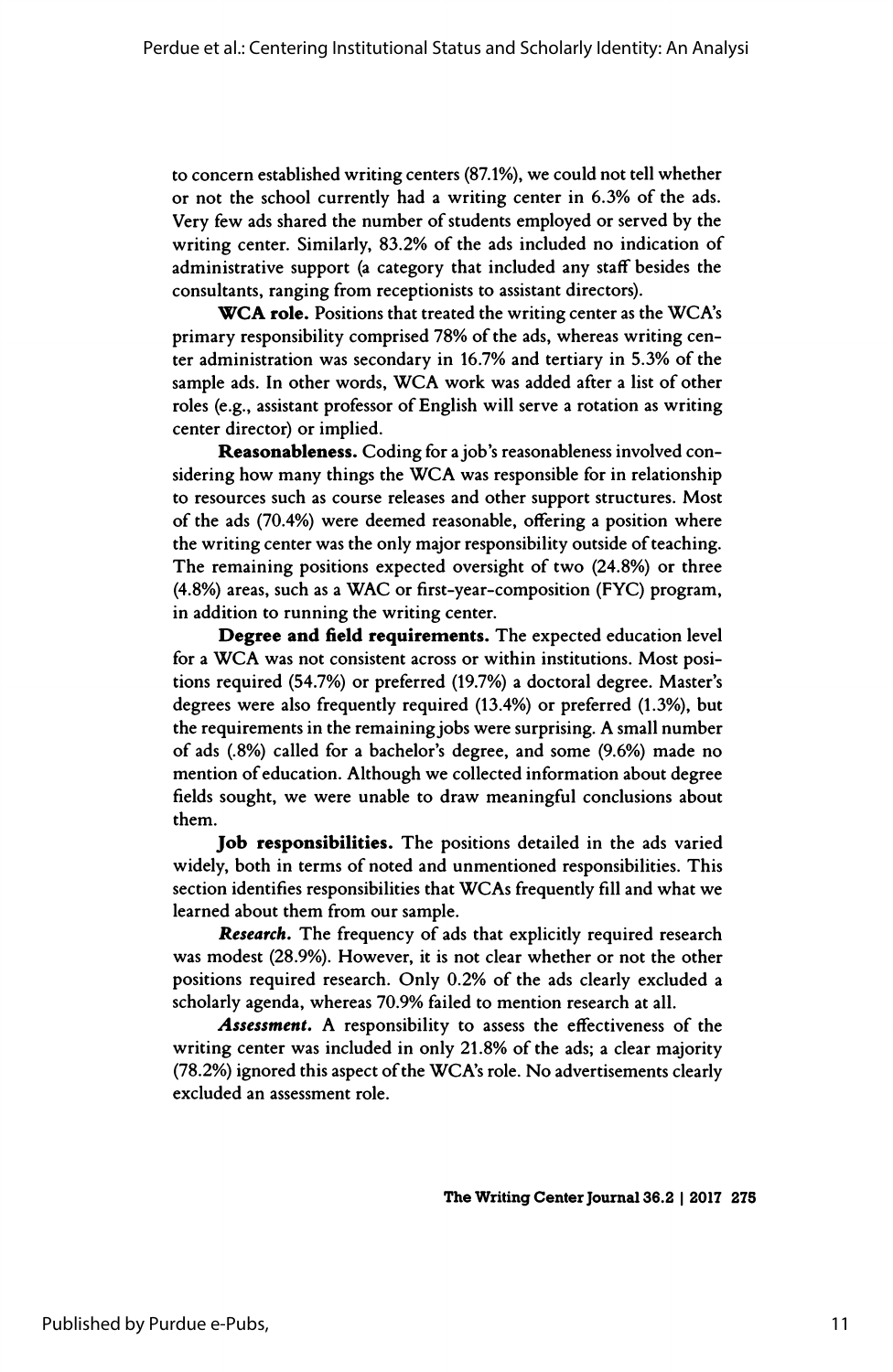Teaching. WCAs frequently teach in addition to their role within the writing center. Although one ad indicated that the WCA would not teach (0.3%), the remaining ads either clearly stated that the candidate would be expected to teach (68.1%) or did not indicate whether or not teaching was expected (31.6%). The means of expressing the teaching load within ads was not easily categorized because the terms "classes" or "credit hours" describe teaching load, whereas "semesters" or "years" describe time. As such, we could not draw conclusions about WCAs' general teaching load, which varied widely from one class per year to a full 4/4 load. Although some positions included an expectation for the WCA to teach a peer-tutoring course (14.2%), most ads (85.3%) did not address this responsibility either.

Budgeting. Although WCAs do not always control their own budget, 84.3% of the ads did not mention whether or not the WCA was expected to manage the writing center's finances. The remaining 15.7% clearly stated that the WCA would manage their own budget.

 Professional development. To remain effective, a writing center must develop the skills of its consultants. It seems logical that this re sponsibility would fall to the WCA, but less than half (44.6%) of the ads explicitly included this role.

 A theme of ambiguity emerged when we examined the above descriptive statistics. Similarly, the ads themselves often left us unsure of the responsibilities a given position entailed. While some ads painted a clear picture of the WCA's purview, most did not. This became more pronounced when we examined job factors in relationship to one an other.

#### Relationships

 Now that we have overviewed individual WCA variables, we address potential relationships between and among them. The next set of sta tistics offers cross tabulations, descriptive statistics that allow us to see relationships between two or more variables. Due to the complexity and length of this analysis, a brief discussion is included after each finding. Broader implications are addressed within the discussion.

 Research-based relationships. Research plays an integral role in the advancement of any field, so we sought to determine what kind of WCA job ads encouraged scholarly activity. However, only 28.9% of the ads in our sample explicitly required research. Therefore, we can do little more than speculate potential relationships.

 We compared Carnegie classifications to research requirements. Although doctoral/doctoral research institutions were the largest group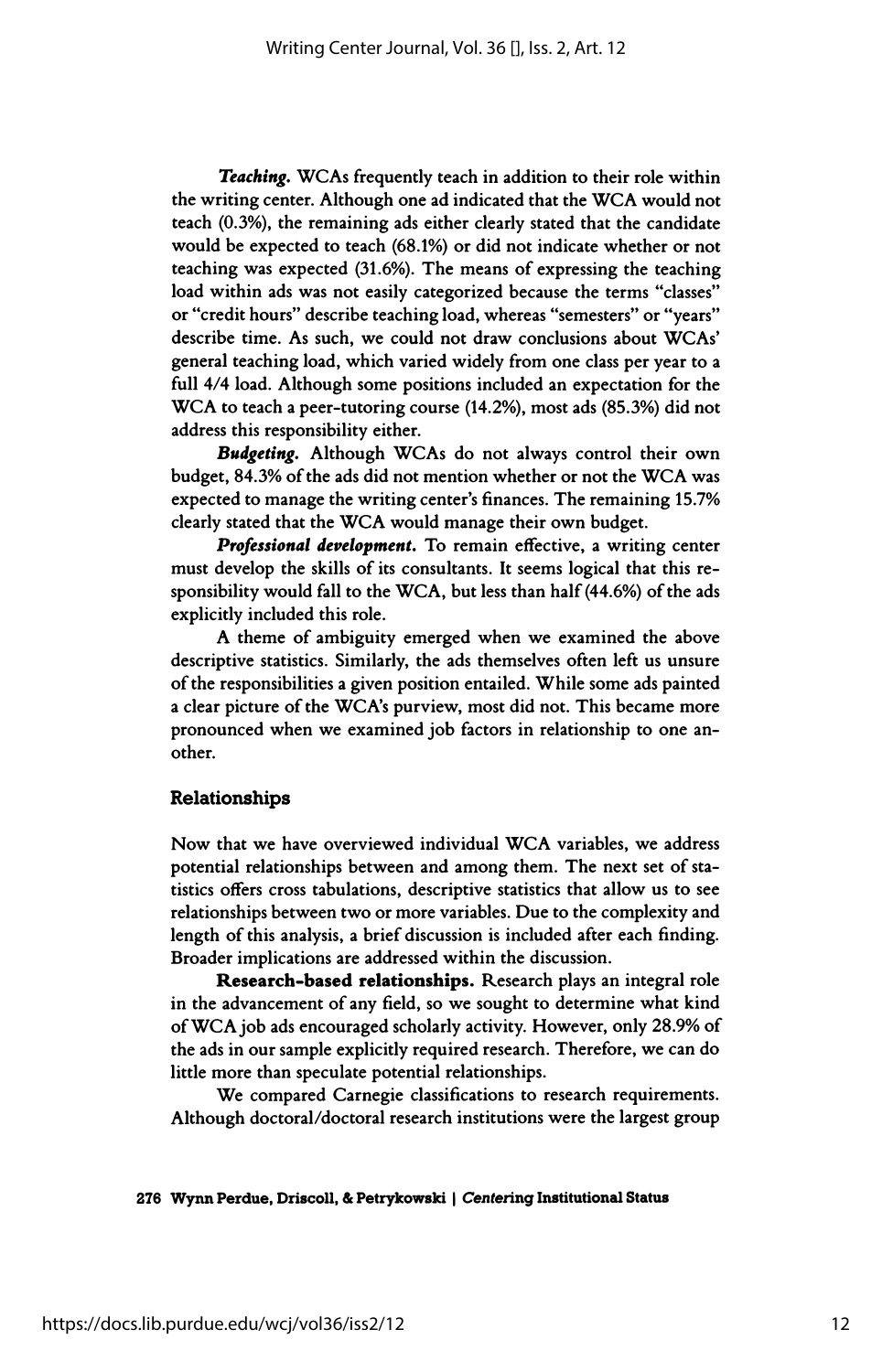in our sample, only 31% of these ads required that candidates have a scholarly agenda. Master's-granting institutions required research in 29.7% of position ads. Bachelor's-granting schools had a similar rate of research requirement (25.8%). The difference between these rates is not large, but it does suggest that research-intensive universities are not much quicker to recognize the knowledge-making capacity of WCAs than their less research-oriented counterparts.

 We also considered the relationship between the research re quirement and the institution type. Public institutions (31.6%) required research more often than private ones (25%). With only seven ads from for-profit colleges in our sample, two of which required research, no meaningful conclusions can be drawn regarding research requirements in for-profit institutions.

 Position type and degree requirement. We also compared the education requirements listed in the ads to the position type they assigned. Some positions in our sample called for PhDs but did not offer tenure-track status. Others did not explicitly list a PhD as a requirement despite offering tenure-track positions. This analysis was complicated by 38 (9.6%) ads that did not specify a degree requirement and 28 (7.1%) ads that did not specify a position type.

| <b>Position Type</b><br><b>Degree Requirement</b><br><b>Degree Requirement</b> |                                      |  |  |
|--------------------------------------------------------------------------------|--------------------------------------|--|--|
|                                                                                | PhD Required   PhD Preferred   Total |  |  |
| <b>Faculty: Tenure track</b>                                                   |                                      |  |  |
| <b>Faculty: Nontenure track</b>                                                |                                      |  |  |
| Faculty: Tenure track status unknown                                           |                                      |  |  |
| Staff: Full-time                                                               |                                      |  |  |
| taff: Part-time                                                                |                                      |  |  |
|                                                                                | —— <del>———</del>                    |  |  |
|                                                                                |                                      |  |  |
| Faculty. Our sample included 57 faculty positions clearly                      |                                      |  |  |
| advertised as non-tenure-track and 164 positions clearly advertised as         |                                      |  |  |
| tenure-track. Of the non-tenure-track positions, 24 required a PhD             |                                      |  |  |
| and 18 expressed a preference for candidates with one. Together, these         |                                      |  |  |

#### Table 1. Position Types and Degree Requirement: Faculty and Staff

Staff: Full-time<br>
Staff: Part-time<br>
Total<br>
Total<br>
Total<br>
Total<br>
Total<br>
Total<br>
2006 66 272<br>
Taculty. Our sample included 57 faculty positions clearly<br>
advertised as non-tenure-track and 164 positions, 24 required a PhD<br>
and racury. Our sample medaded 37 tactivy positions clearly<br>advertised as non-tenure-track and 164 positions clearly advertised as<br>tenure-track. Of the non-tenure-track positions, 24 required a PhD<br>and 18 expressed a preferenc and 18 expressed a preference for candidates with one. Together, these Total<br>
Faculty. Our sample included 57 faculty positions clearly<br>
advertised as non-tenure-track and 164 positions clearly advertised as<br>
tenure-track. Of the non-tenure-track positions, 24 required a PhD<br>
and 18 expressed Faculty. Our sample included 57 faculty positions clearly<br>advertised as non-tenure-track and 164 positions clearly advertised as<br>tenure-track. Of the non-tenure-track positions, 24 required a PhD<br>and 18 expressed a prefere Faculty. Our sample included 57 faculty positions clearly<br>ised as non-tenure-track and 164 positions clearly advertised as<br>e-track. Of the non-tenure-track positions, 24 required a PhD<br>3 expressed a preference for candidat

The Writing Center Journal 36.2 | 2017 277<br>The Writing Center Journal 36.2 | 2017 277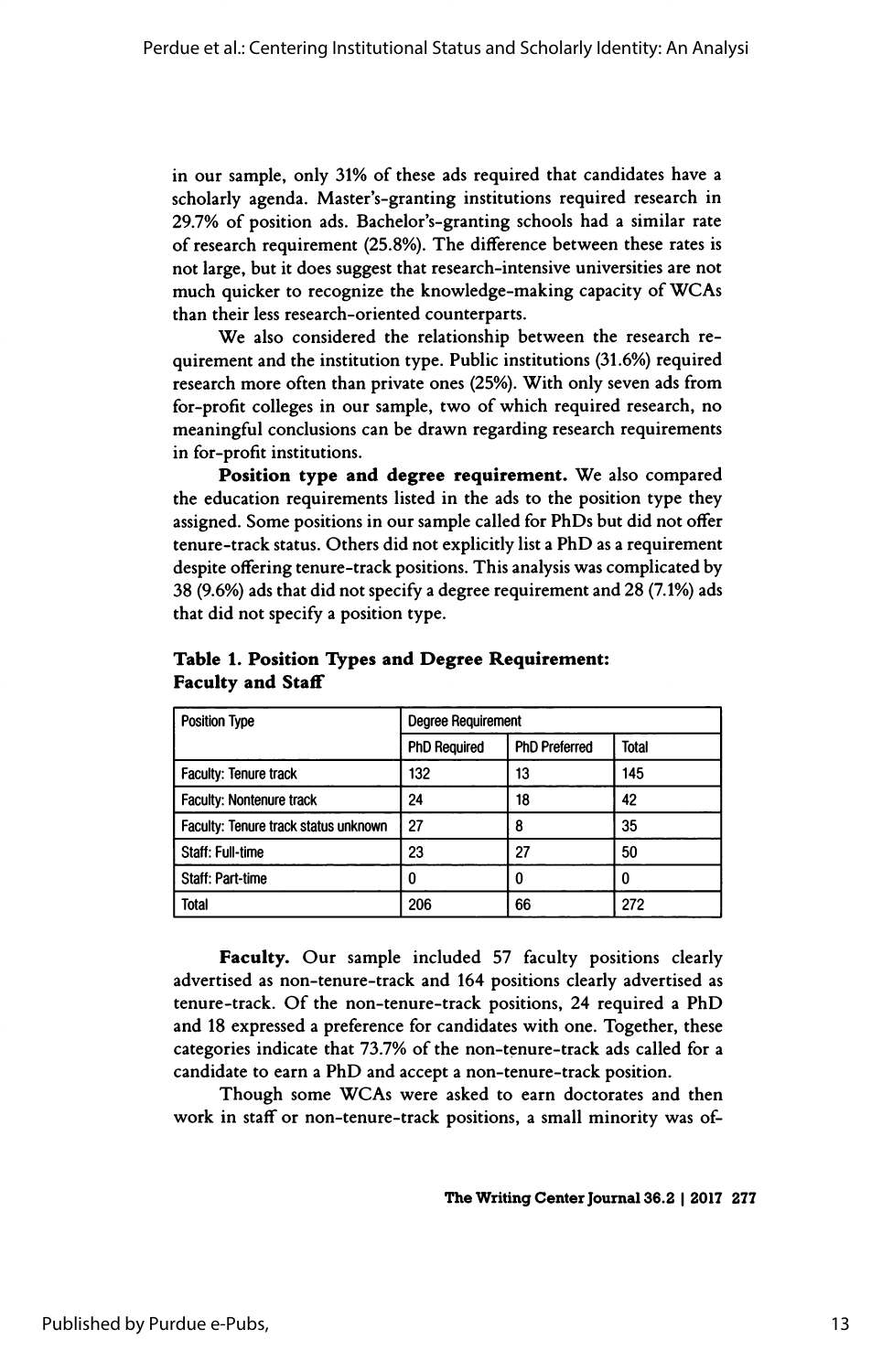fered tenure-track positions without having completed a PhD program. Of 164 total tenure-track positions, a large majority (155, or 94.5%) preferred or required a PhD. Over the 11 years included in our study, five advertisements expressed an intention to appoint candidates to the tenure track without a doctorate.

Staff. Some WCA ads called for a candidate with a PhD but of fered a staff position in return. Of 81 full-time staff positions, 23 (28.4%) required and 27 (33.3%) preferred a doctorate. Four part-time staff positions required a master's degree, and the fifth required a bachelor's. While these numbers were lower than the requirements for faculty, a sizable number of WCA ads expected candidates to meet requirements for a faculty position but accept a staff role.

 These data demonstrate disparate levels of reward for education across WCA ads. If the job ads we studied were to represent the current state of the field, 11.6% of all tenure-track WCAs would not have com pleted doctorates, but 64.3% staff or non-tenure-track WCAs would have done so. This disparity could make it difficult for institutions to de termine the appropriate status and degree requirement to assign to their own WCA positions, an issue we will explore more in our discussion.

Position type and expectation of research. There is an apparent relationship between the type of position that a candidate will hold and whether or not they are expected to perform research, as demonstrated in Table 2. In short, research expectations were low across the board; faculty WCAs were only 12.4% more likely to be expected to do research than staff. Institutional research expectations varied notably between different faculty ranks. However, one must consider that a large majority (280, or 70.9%) of advertisements did not specify whether the WCA would be required to perform research. A wide degree of variance in research expectation made defining the WCA role difficult, and the issue is further complicated by Carnegie classification.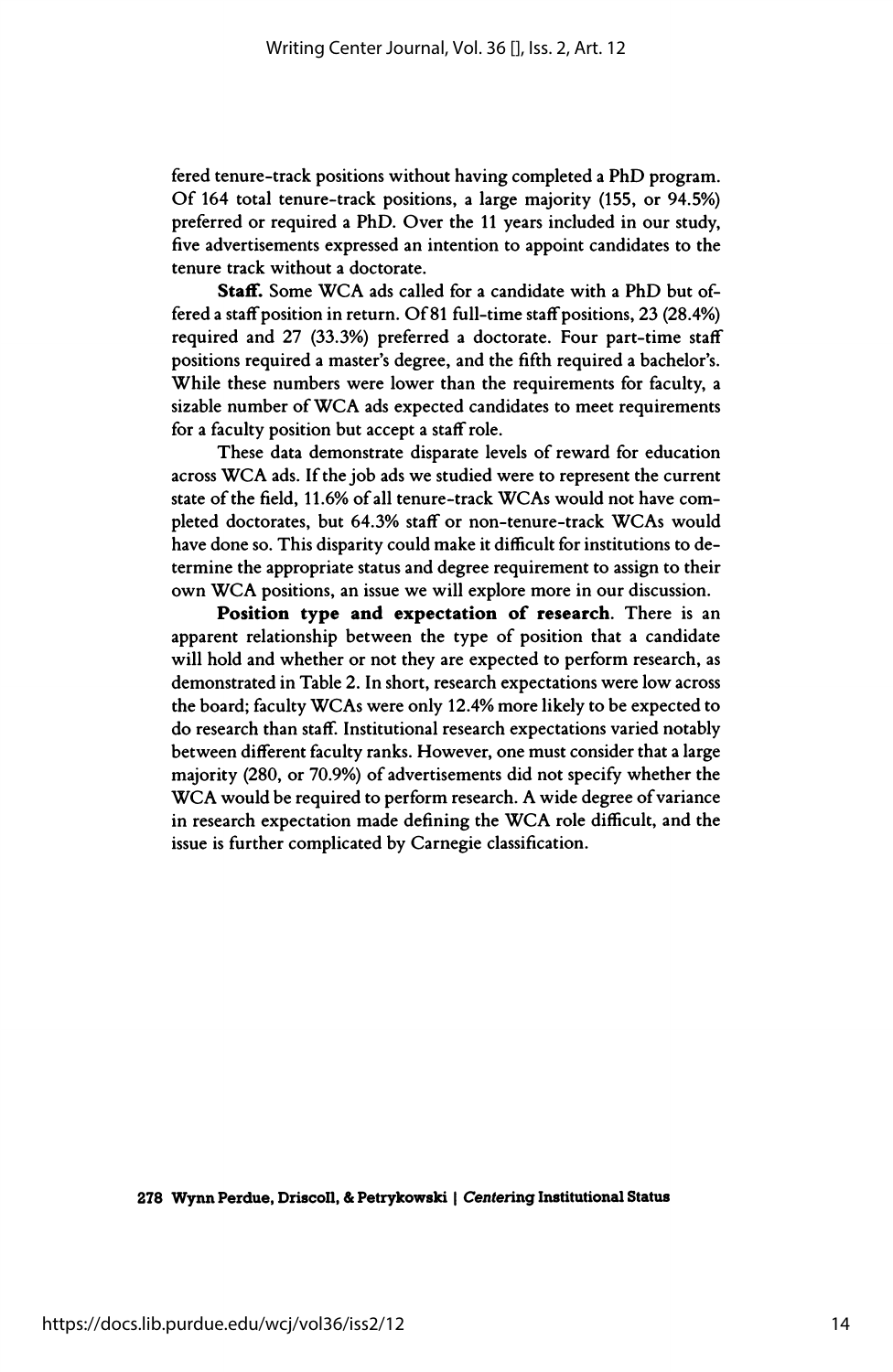|                                           |                 | Position Type |                        |       |               |                               |                            |      |                 |              |
|-------------------------------------------|-----------------|---------------|------------------------|-------|---------------|-------------------------------|----------------------------|------|-----------------|--------------|
|                                           | Full/<br>Assoc. | Assoc.        | Assoc./IAsst.<br>Asst. |       | Open-<br>Rank | Full-<br>Time<br><b>Admin</b> | Nontenure   Full-<br>Track | Time | Part-<br>l Time | <b>Total</b> |
| <b>Positions</b><br>Requiring<br>Research | 11              | 5             | 16                     | 38    |               | 0                             | 10                         | 17   | 1               | 105          |
| <b>Positions</b>                          | 21              | 5             | 40                     | 116   | .17           | 5                             | 57                         | 81   | 5               | 347          |
| Total (%)                                 | 52.4%           | 100%          | 40%                    | 32.8% | 41.2%         | 0%                            | 17.5%                      | 21%  | 20%             | 30.3%        |

 Table 2. Position Types and Rate of Research Requirement: Faculty and Staff\*

 \*We excluded hybrid or visiting positions as well as those where rank was unspecified.

Faculty and staff. Faculty WCAs were more likely (at a rate of 33.3%) to be expected to do research than those entering staff positions (20.9%), although the nature of this research in connection to the writ ing center is not clear (see AntConc analysis, below).

 When we examined the distribution of the research expectation over various faculty positions listed in Table 2, a trend appeared to emerge. The rate of research rose as faculty entered higher-status posi tions. Just over half (52.4%) of full/associate professor positions required research. Fewer than half (40%) of the candidates who filled positions that called for associate/assistant professor positions were clearly expect ed to do research. Only 38 of 114 (32.8%) associate professor WCAs were expected to do research. Though rank seems to correlate positively with expectations for research activity, expectations are low even in the highest-status positions.

 We have considered several possible explanations for these low requirements. It may be that, per the position ads, many of those who hold higher-ranking positions are simply not expected to do research. Even if faculty WCAs choose to do unsupported research, a position in which a high-ranking WCA can research but is not recognized by their institution for doing so is not a healthy one. Likewise, staff or non-tenure-track WCAs might have the option of doing unsupported research, but without institutional support, such as the ability to serve as a principal investigator, the work becomes much more difficult. Another explanation may be that the job ads are unclear, leaving major commitments like research unmentioned.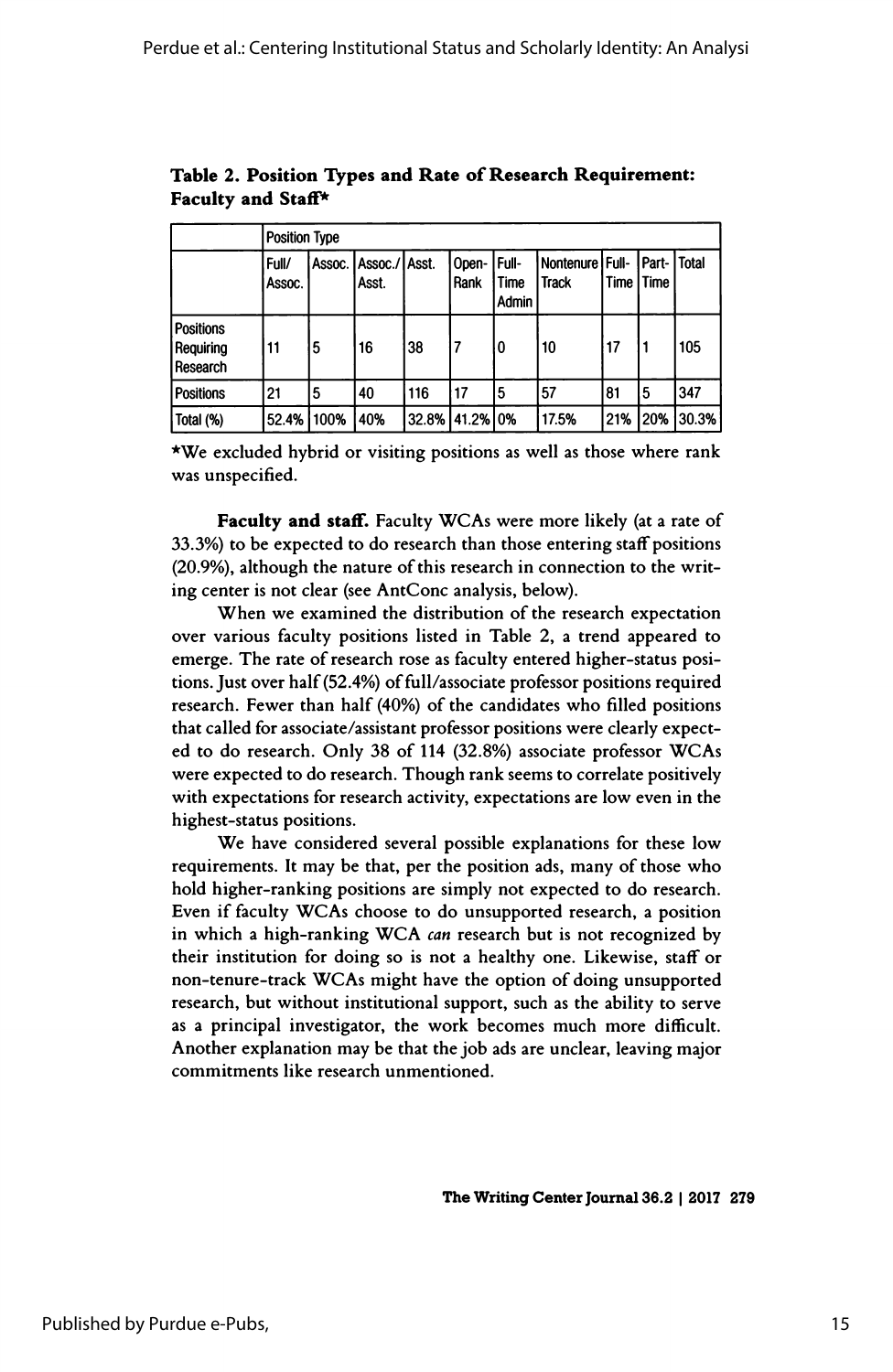Tenure-track and nontenure-track faculty. We also exam ined rates of research requirement in relationship to faculty positions that did or did not assign tenure.

| Nontenure Track<br>t Unknown'                                       |  |
|---------------------------------------------------------------------|--|
|                                                                     |  |
|                                                                     |  |
|                                                                     |  |
|                                                                     |  |
|                                                                     |  |
|                                                                     |  |
|                                                                     |  |
|                                                                     |  |
|                                                                     |  |
| *This category represents faculty position ads that did not mention |  |
|                                                                     |  |
|                                                                     |  |

 Table 3. Tenure-Track Status and Rate of Research Requirement

 All three columns in Table 3 deserve attention. If less than half (40.8%) of the ads for tenure-track positions clearly required research, how do the remaining 60.2% earn their tenure? Perhaps, as we have mentioned before, the expectation for research went unmentioned. Conversely, 17.5% of ads offering faculty positions required research without tenure as a possible reward for it. Finally, one might question the ethics of the 10 ads that mentioned research but left the tenure-track status of the position unknown.

 Position type and Carnegie classification. In an attempt to understand the role of WCAs at different types of institutions, we cross-referenced hiring institutions' Carnegie classifications and the position types their ads specified. When this relationship is paired with the expectations of staff WCA research and education, which closely resemble those of their tenure-track counterparts, a clearer picture emerges of the seemingly arbitrary means of deciding whether WCA positions ought to be faculty or staff. Of 161 WCA positions at doctoral/ doctoral research universities, 59 (41.5%) offered appointment to the tenure track, indicating that fewer than half of the most research-in tensive institutions deemed their WCA as worthy of a tenure-track position. Interestingly, bachelor's-granting institutions were more likely to offer tenure-track appointment, with 53% of their WCA positions advertised as such. Future research might consider what seems to be a contradictory line of thinking. Though doctoral/doctoral research universities are research-oriented, their hiring practices seem less likely to recognize or support writing center research than schools that grant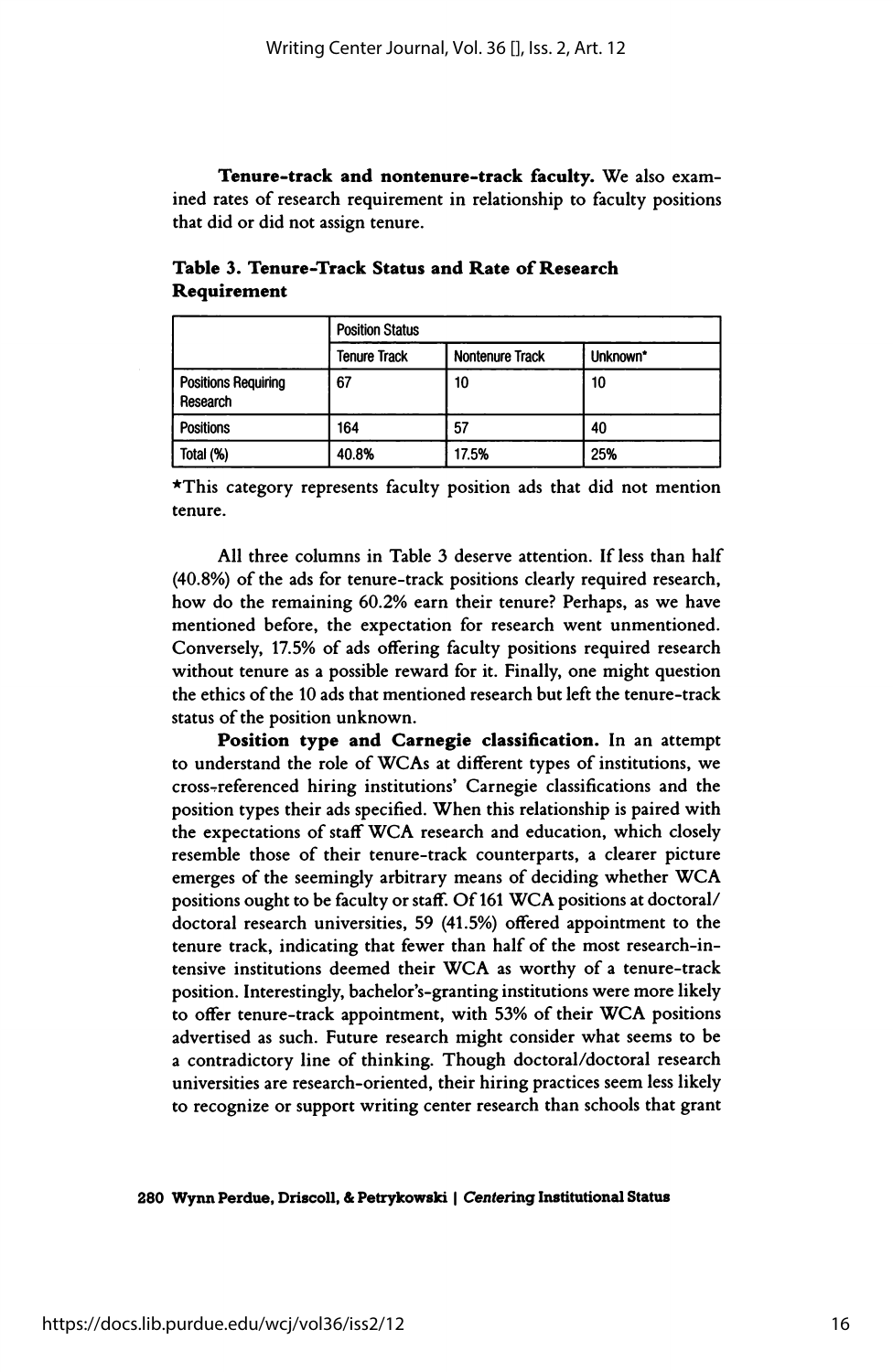bachelor's degrees. It is also worth noting that 28 ads did not clearly express the position the WCA would assume.

| Carnegie Classification Position Type                                 |  |
|-----------------------------------------------------------------------|--|
| Tenure Track   Staff   Unknown   Hybrid*   Nontenure Track   Visiting |  |
| Associate's<br>________________________                               |  |
| <b>Bachelor's</b><br>144 (53%) 117 16<br>——                           |  |
| Master's<br>$\left  55(50.9\%) \right  23 \left  10 \right $          |  |
| Doctoral/<br>  59 (41.5%)   37   9<br>Doctoral Research               |  |
|                                                                       |  |

Table 4. Position Types and Carnegie Classifications

\* The "Hybrid" column represents positions that included two possible  $\begin{array}{|l|l|l|l|}\n\hline\n \text{total} & \text{fsy (41.5%)} & \text{37} & \text{9} & \text{2} & \text{34} & \text{1} & \text{142} \\
\hline\n \text{Total} & \text{161} & \text{82} & \text{27} & \text{5} & \text{55} & \text{15} & \text{345} \\
\hline\n\end{array}$ <br>
\* The "Hybrid" column represents positions that included two possible Total 161 82 27 5 5 55 15 345<br>
\* The "Hybrid" column represents positions that included two possible<br>
tenure-track appointment levels, such as Assistant/Associate. Five ads<br>
included hybrids that would fit into two categor  $\star$  The "Hybrid" column represents positions that included two possible<br>tenure-track appointment levels, such as Assistant/Associate. Five ads<br>included hybrids that would fit into two categories; these were placed<br>in the included.

 Carnegie classification and expectation of research. Because the role of research differs among institution types, we looked at the relationship between Carnegie classification and research expectation. Based on our sample, an institution's Carnegie classification modestly affects whether or not its WCA position advertisement explicitly re quires research.

| Table 5. Carnegie Classification and Research Requirement |  |
|-----------------------------------------------------------|--|
|-----------------------------------------------------------|--|

|                                        |             | <b>Carnegie Classification</b> |          |                                       |       |  |  |
|----------------------------------------|-------------|--------------------------------|----------|---------------------------------------|-------|--|--|
|                                        | Associate's | Bachelor's                     | Master's | Doctoral/<br><b>Doctoral Research</b> | Total |  |  |
| <b>Positions Requiring</b><br>Research |             | 24                             | 35       | 50                                    | 110   |  |  |
| <b>Total Positions</b>                 | 12          | 93                             | 118      | 161                                   | 384   |  |  |
| Total (%)                              | 8.3%        | 25.8%                          | 29.7%    | 31.1%                                 | 28.6% |  |  |

One would expect that schools recognized for their scholarly ac-One would expect that schools recognized for their scholarly ac-<br>tivity would in turn recognize the knowledge-making capacity of writ-<br>ing centers, but doctoral (doctoral receases) institutions required receases tivity would in turn recognize the knowledge-making capacity of writ-<br>ing centers, but doctoral/doctoral research institutions required research<br>in only 31.1% of education positions. Interestingly, besheler's granting ing centers, but doctoral/doctoral research institutions required research<br>in only 31.1% of advertised positions. Interestingly, bachelor's-granting<br>institutions, also, commonly, required, research, clearly, doing so, in in only 31.1% of advertised positions. Interestingly, bachelor's-granting<br>institutions also commonly required research, clearly doing so in

The Writing Center Journal 36.2 | 2017 281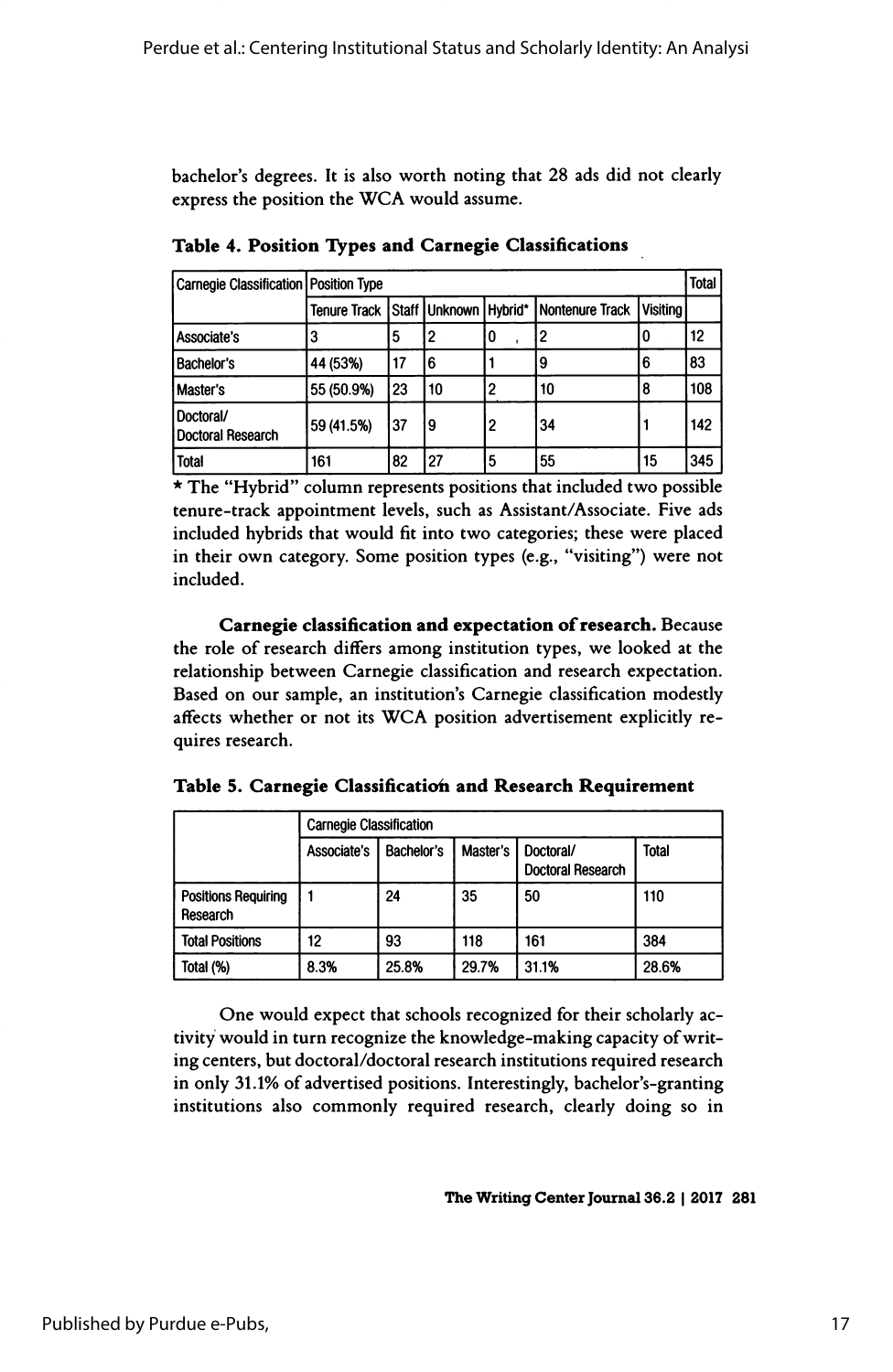25.8% of ads. It was surprising to see that the research expectations of bachelor's-granting schools came close to their more research-oriented counterparts. Regardless of which Carnegie classification does the best job of supporting research, only 28.6% of WCA position ads clearly supported research. However, we must reiterate that it is difficult to draw meaningful conclusions about WCA research expectations based on job ads because 70.9% of the ads from the past 11 years make no mention of a research expectation.

 Computational analysis: Research relationships in job ads. Our AntConc analysis revealed additional insight into the nature of job ads, particularly with regard to research. The top words in job ads (removing form words like "the") are "writing" (5450 occurrences), "center" (2628 occurrences), "university" (1923 occurrences), "direc tor" (1495 occurrences), and "teaching" (1384 occurrences). We also analyzed words associated with research: "research" (466 occurrences, #57 on the list of top words), "researcher" (2 occurrences, not in the top 300 words), and "researching" (only 1 occurrence, not in the top 300 words).

 When we looked at the incidence of the word "research" in proximity to other key words, we found that only in a small number of cases (the items marked with an  $\star$  on Table 6) did a mention of research mean the director's research itself. "Research agenda" showed up occasionally in this data set. Of the 23 faculty ads that specified the term "research agenda," however, only three (13%) asked explicitly for "writing center research" as part of that agenda. Of the 12 staff ads that included the term "research agenda," only one (8.3%) specified "writing center research."

| <b>Staff</b>                            | <b>Faculty</b>                         |
|-----------------------------------------|----------------------------------------|
| *Research agenda (12 instances /12 ads) | *Research agenda (28 instances/23 ads) |
| Research-intensive (9)                  | *Research interests (14)               |
| Research university (7)                 | Research university (10)               |
| Research-related (6 times)              | Research-intensive (8)                 |
| *Research-based (6 times)               | Research centers (7)                   |
| Research activity (5)                   | Research program (7)                   |
| Research center(5)                      | Research-based (6)                     |
| Research coordinators (5)               | Research activity (4)                  |
| Research projects (5)                   | *Research publicatien (4)              |
| Research initiatives (4)                | <b>*Research plans (3)</b>             |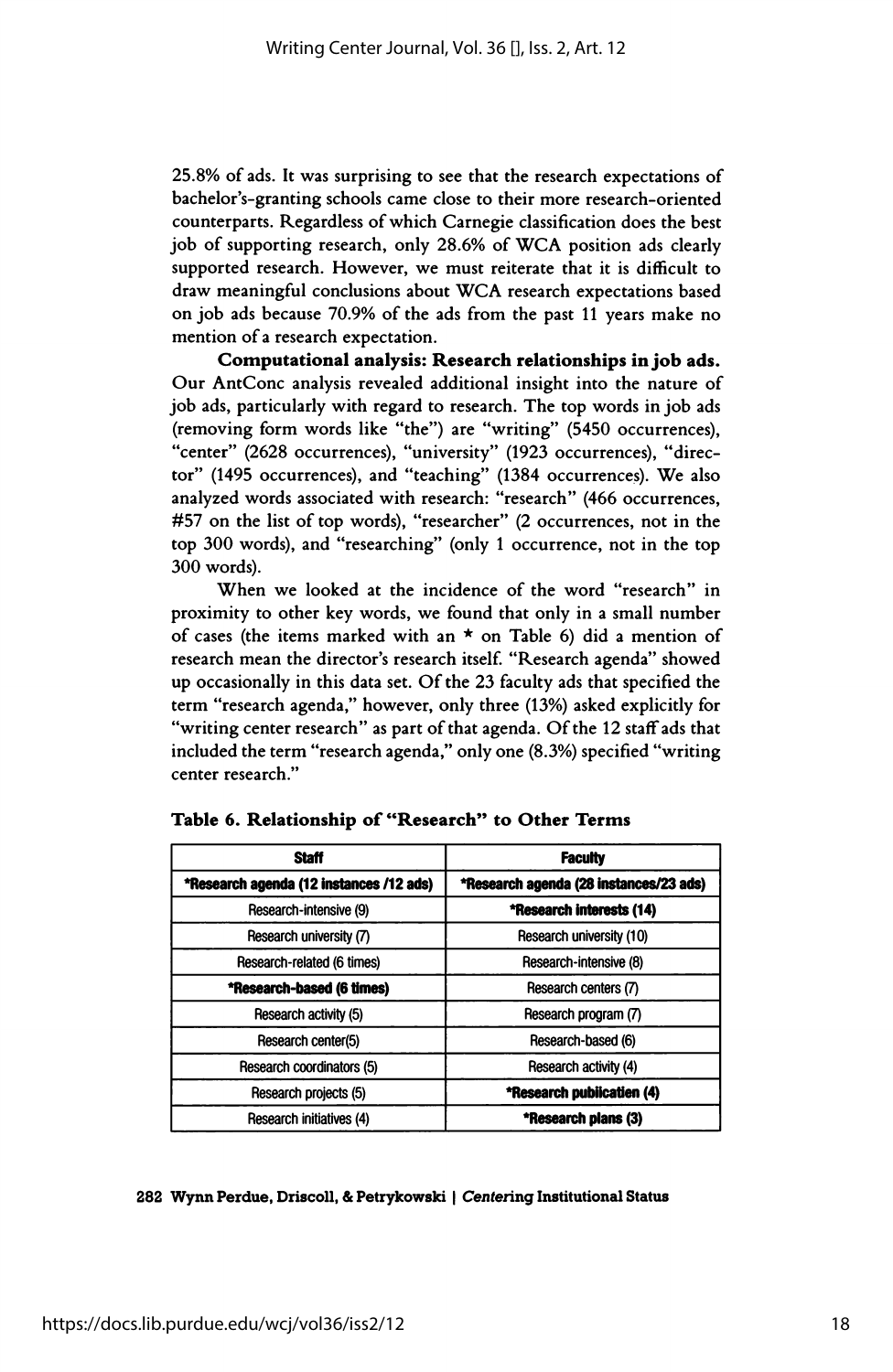All variables and individual year. Because employment trends can change over time and because Geller & Denny (2013) demonstrate that WCAs tend to remain in their positions longer than other writing program administrators, we investigated the effect of time on each descriptive statistic measured. In every case, we found no substantial trends.

| <b>Position Type</b>                                                                                                                           |
|------------------------------------------------------------------------------------------------------------------------------------------------|
|                                                                                                                                                |
|                                                                                                                                                |
| Faculty Staff Unknown Hybrid Visiting Total                                                                                                    |
|                                                                                                                                                |
|                                                                                                                                                |
|                                                                                                                                                |
|                                                                                                                                                |
|                                                                                                                                                |
|                                                                                                                                                |
|                                                                                                                                                |
|                                                                                                                                                |
|                                                                                                                                                |
|                                                                                                                                                |
|                                                                                                                                                |
| ╶╼╼╾╾╂╼╾╾ <u>╤╼╌╁╾╾╤╓╌╌╂╼╼╼╤┈┈╁╌╾╾╤┈╌╁╶╼╼╤┉┉╁╌╌╤</u> ╌╼ <i>╴</i>                                                                               |
| $-14$ 22 17 9 0 1 1 4 4 5                                                                                                                      |
|                                                                                                                                                |
| An average of 23 faculty positions was advertised during each of                                                                               |
|                                                                                                                                                |
| the 11 years covered by our study. The greatest outlier was 2008, when<br>we found 16 ads (which likely had to do with the financial recession |
|                                                                                                                                                |
| in 2008–2009, when the MLA job information list also reported that                                                                             |

Table 7: Position Type and Year of Advertisement

2012 29 8 3 1 0 41<br>
2013 27 10 6 1 5 49<br>
2014 22 17 9 0 1 49<br>
An average of 23 faculty positions was advertised during each of<br>
the 11 years covered by our study. The greatest outlier was 2008, when<br>
we found 16 ads (whic and the state of 23 faculty positions was advertised during each of the 11 years covered by our study. The greatest outlier was 2008, when we found 16 ads (which likely had to do with the financial recession in 2008–2009, 2013 27 10 6 1 5 49<br>2014 22 17 9 0 1 49<br>2014 22 17 9 0 1 49<br>49<br>2014 22 17 9 0 1 49<br>49<br>2014 22 17 9 0 1 49<br>49<br>40<br>40<br>40<br>40<br>40<br>40<br>40<br>6 the 11 years covered by our study. The greatest outlier was 2008, when<br>we found 16 ads (w 2014 22 17 9 0 1 49<br>
An average of 23 faculty positions was advertised during each of<br>
the 11 years covered by our study. The greatest outlier was 2008, when<br>
we found 16 ads (which likely had to do with the financial rec In average of 25 factory positions was advertised uting each of<br>the 11 years covered by our study. The greatest outlier was 2008, when<br>we found 16 ads (which likely had to do with the financial recession<br>in 2008–2009, when An average of 23 faculty positions was advertised during each of<br>the 11 years covered by our study. The greatest outlier was 2008, when<br>we found 16 ads (which likely had to do with the financial recession<br>in 2008–2009, whe we found 16 ads (which likely had to do with the financial recession<br>in 2008–2009, when the MLA job information list also reported that<br>hiring was substantially down from previous years). It was followed by<br>another low yea the 11 years covered by our study. The greatest outher was 2008, when<br>we found 16 ads (which likely had to do with the financial recession<br>in 2008–2009, when the MLA job information list also reported that<br>hiring was subst In 2000–2009, when the MLA job information ist also reported that<br>hiring was substantially down from previous years). It was followed by<br>another low year with 17 faculty WCA ads. However, these outliers,<br>along with others hiring was substantially down from previous years). It was followed by<br>another low year with 17 faculty WCA ads. However, these outliers,<br>along with others that came up as we looked at each variable over time,<br>seemed to be seemed to be just that: outliers, not representative of significant or last-<br>ing change. Without previous studies to which we could compare ours,<br>and with such a large number of unknowns within each category, this<br>study co

ing change. Without previous studies to which we could compare ours,<br>and with such a large number of unknowns within each category, this<br>study could not identify long-term trends.<br>**Broader Discussion and Implications**<br>This and with such a large number of unknowns within each category, this<br>study could not identify long-term trends.<br>**Broader Discussion and Implications**<br>This study's findings add to a growing body of work that questions<br>writin wing body of work that questions<br>lity to be viewed as and to sustain<br>mer, 2014; Wynn Perdue & Driscoll,<br>The Writing Center Journal 36.2 | 2017 283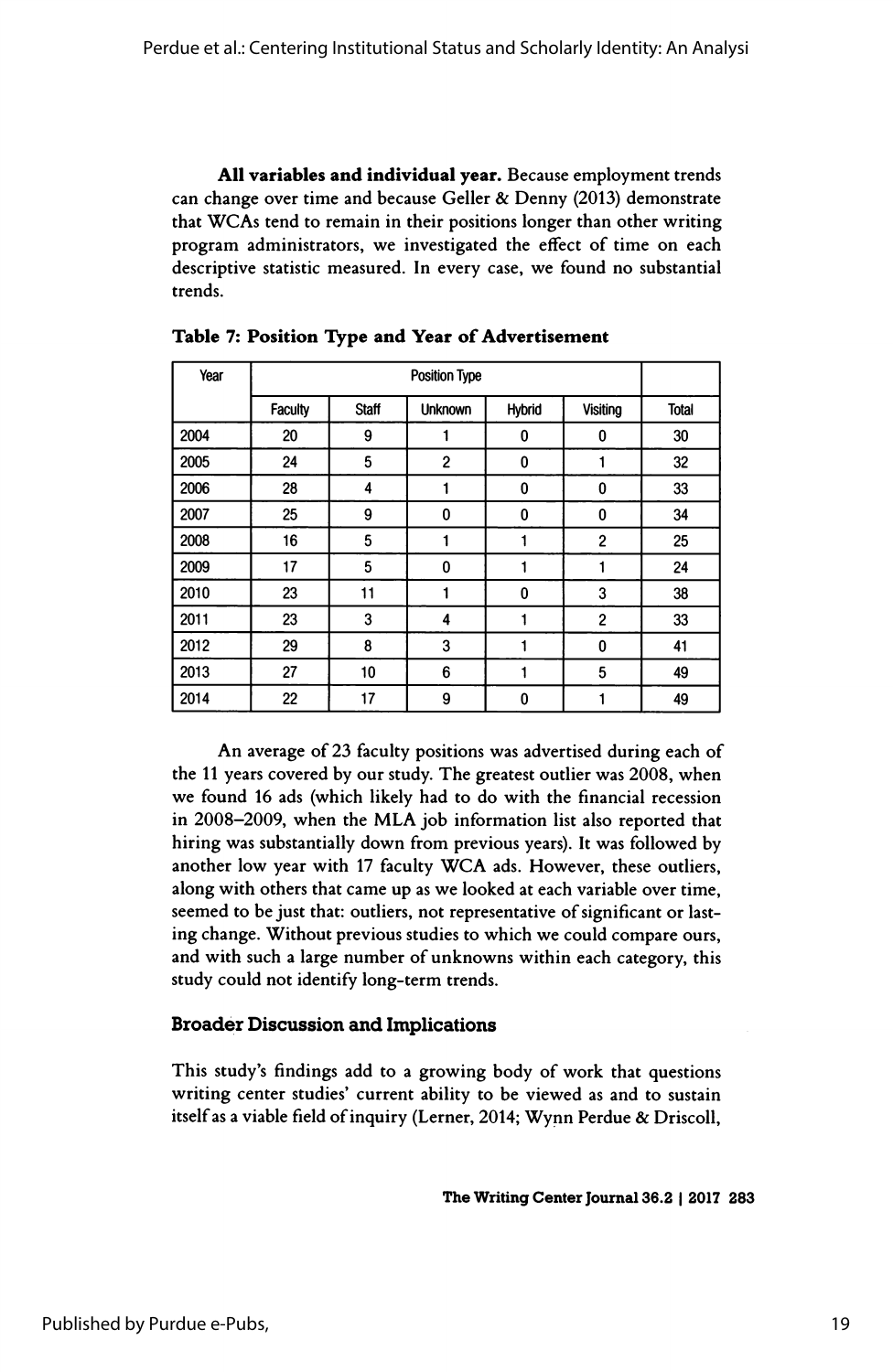2017). Though looking for changes over time did not reveal significant differences in our data set, we note that some patterns emerged across several variables and cross- tabulations. The most important trend is the inconsistency of expectations and rewards across different institutions. For example, one university might offer a tenure-track position that did not require research in the same year that another school advertised a staff position that required research. Such inconsistencies were common in the 11 years we studied, and they make defining the WCA role dif ficult. In this section, we explore the implications of these findings for scholarly identity and the field of writing centers as a whole, suggesting that job ads present yet another compelling indicator of deep-rooted challenges.

 Ambiguity and omissions. We embarked upon this project to better understand WCAs' institutional status and working conditions, but we found that our results rarely provided illumination. Instead, we wandered into a world of ambiguity. Within almost every ad, we found ourselves coding "unknown" again and again because key information about the nature of the job rarely was provided. In many cases, ads lacked enough information for a prospective applicant to understand the nature of the job. This missing information included answers to a wide variety of key questions, such as the following: How much will you teach? Do you have support staff? To whom will you report? Do you control your budget? What is your institutional status (staff, faculty, etc.)? Is this a tenure-line position? How many months of the year will you work? Will you be expected to do research? The unknowns became one of our most prominent findings: we estimate that over 50% of the ads we attempted to code lacked at least some of this basic information. In particular, whether or not the WCA had or controlled the budget was unknown 84.3% of the time; if the WCA was required to conduct assessment was unknown 78.2% of the time; if the WCA was responsible for professional development of consultants was unknown 55.4% of the time; whether or not the WCA had a support staff was unknown 82.8% of the time; and the reporting structure itself, a critical indicator of a WCA's academic life with wide-ranging implications, was unknown 36.7% of the time.

 We would like to believe that the missing information is simply a matter of oversight on the part of job ad writers, but we are not sure this is always the case. It might be that some of these aspects of the WCA positions, like teaching load, are negotiable and, therefore, not listed. It may also be that some university human resources offices require that certain material be added or removed from job ads (an increasingly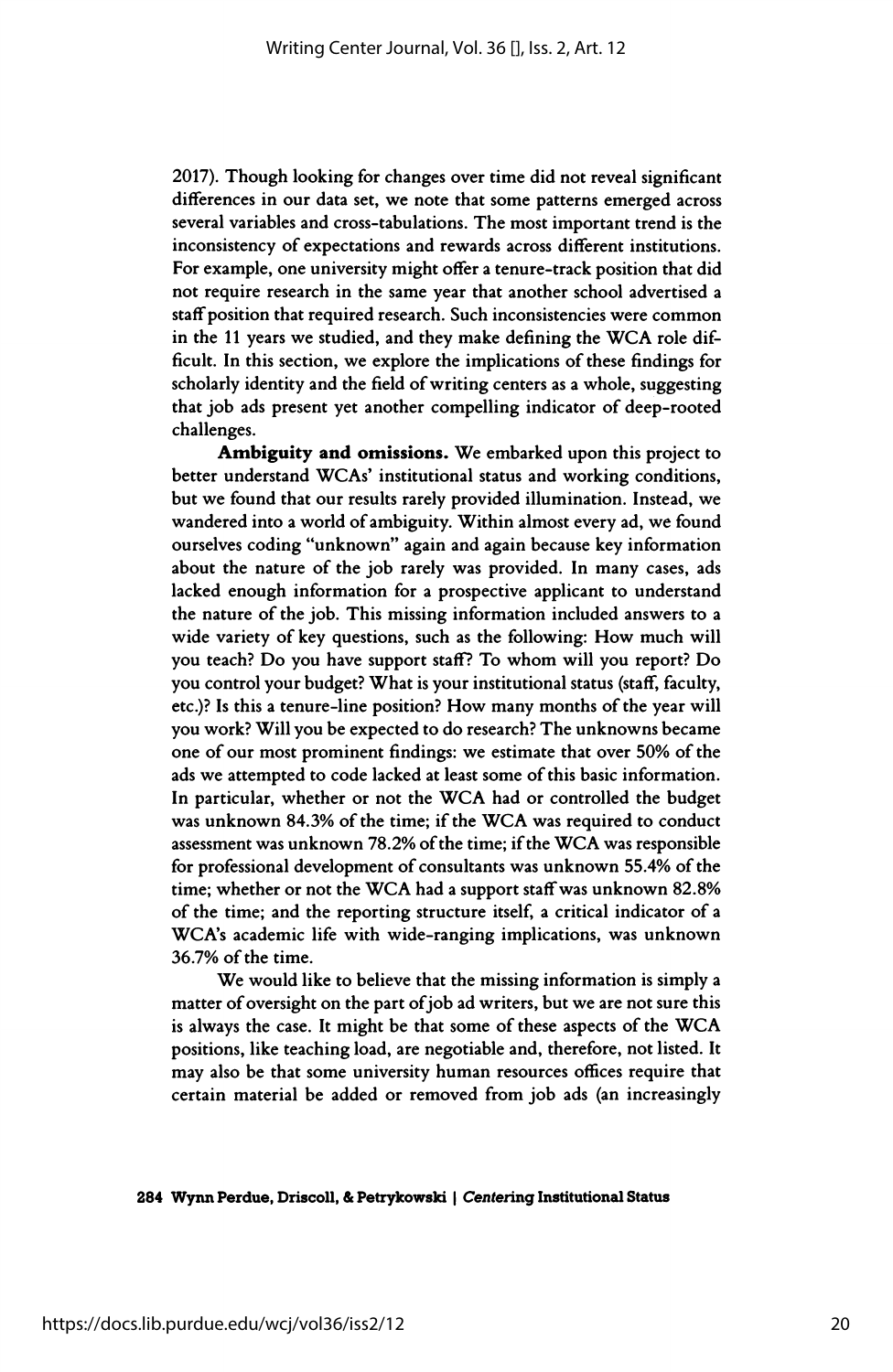common occurrence) (Harper, 2012). Or, it could be that the person who composed the ad was unfamiliar with many aspects of WCA work.

 Regardless of the reason, these omissions have consequences. If a job description does not adequately reveal an employee's education and responsibilities, these oversights might lead to misclassification of the position and its type, costing the WCA money and support staff. Other institutions might rely on incomplete job descriptions to form their own searches, thereby perpetuating the inaccuracies and ambiguities.

 Implications for job seekers and the field. The implications of missing information are severe, especially for graduate students and applicants on the market for the first time. A potential job seeker might wonder if information has been purposefully omitted to "hide" an un desirable set of circumstances. One of us, a tenured associate professor, was searching for a job during this analysis. Search chairs quickly an swered her inquiries into a number of writing center positions that did not specify key information. It is not that universities and committees do not know if these positions are tenure-line, require certain amounts of heavy teaching loads, have budgets, and so on. We believe, at least in some cases, that hiring committees know that advertising these aspects of their jobs will make the positions less appealing. It is quite possible that this information is omitted intentionally to be discovered only after an applicant has already invested a great deal of time and resources into the search. Applicants with limited experience may not know what questions to ask or how to evaluate whether or not positions are reasonable. Another possible consequence of this dearth of information could be that inexperienced WCAs accept positions they do not fully understand. Clarifying job ads is in the best interest of all parties. WCAs can more easily find jobs that suit them, and hiring institutions can more readily identify candidates who hold the necessary prerequisites.

Writing center work as "add on." In some cases, especially for tenure-line positions located in English departments, writing center work is often seen as an "add on" to the job ad for an assistant professor, where a short line, usually toward the end of the ad, may indicate "ad ditional responsibilities include directing the writing center." This lack of specificity represents an inconsistent understanding of the nature of WCA work, a gap that includes the background one needs to do it and key details about the nature of the work itself.

 Implications for WCA research. We originally undertook this study to determine how writing center research and WCA scholarly identity were shaped by hiring trends over the last decade. These po sition ads do not indicate, in many cases, that research or knowledge building is important to the work of a WCA. Research as a whole is

The Writing Center Journal 36.2 | 2017 285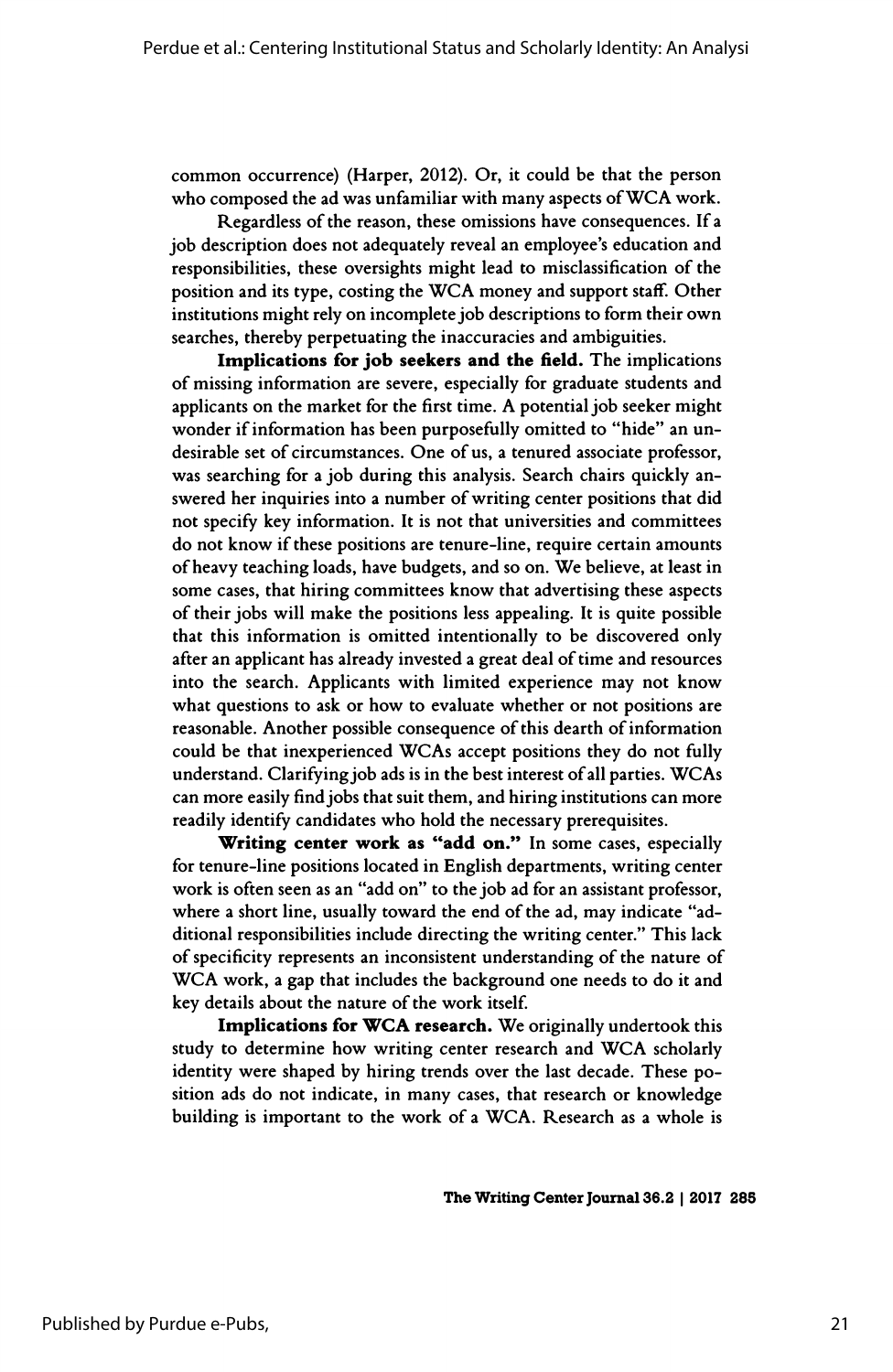underrepresented in these ads, and writing center research is extremely undervalued (ads specifying a writing center research agenda were less than 5% of the total ads). If research is included, many times it is men tioned in discussion of supporting the research writing or processes of students who visit the writing center rather than the work of the writing center itself.

 Given that a PhD is a research degree, we might expect to see more research required in these ads, but again, only 31.1% of ads specified a requirement for a PhD and any kind of research (not just writing center research). This means either that the doctoral degree is expected but left unused or that research may be expected but is not mentioned in these ads. Further, although the overall number of writing center positions is growing slightly, the rate of staff growth is outpacing that of faculty position growth, a challenge to the long-term growth and stability of the field as a research-producing, knowledge-making discipline.

 Though it makes sense that faculty are more likely expected to do research than staff, the gap between the two groups is not as large as one might expect. Further, the low rates of research expectation in all positions were surprising. Defining evidence-supported best practices in the writing center field is difficult when those in a position to do research are not required or given a professional opportunity to do so. There need not be a division between faculty and staff WCAs, but expectations of research activity and rewards for it (including assigning appropriate position types) should be clearer and more consistent.

 Further, when 95% of the ads do not specify that WCAs need to do research in writing centers, at least one of three assumptions is present: 1. writing centers are not sites of and/or informed by research; 2. writing centers do not need research to tutor effectively; and/or 3. WCAs do not need to do research connected to the writing center. In sum, the only thing we can conclude from these ads is that for most WCA positions, writing center research does not count (or, if it does count, it is not indicated in the job ad).

 The persistent omission of research from these ads both 1) sug gests that writing center studies lacks the jurisdictional knowledge that characterizes an academic field (Abbott, 1988) and 2) reinforces the notion that WCAs are not scholars who map out and sustain a field of expertise that informs writing center practice. This omission also contradicts nearly two decades worth of calls for more empirical inquiry into writing centers and motivates us to pose the following questions: What are its implications for the graduate students currently enrolled within writing center theory, practice, and administration courses? What happens to the field if new PhDs cannot do research and build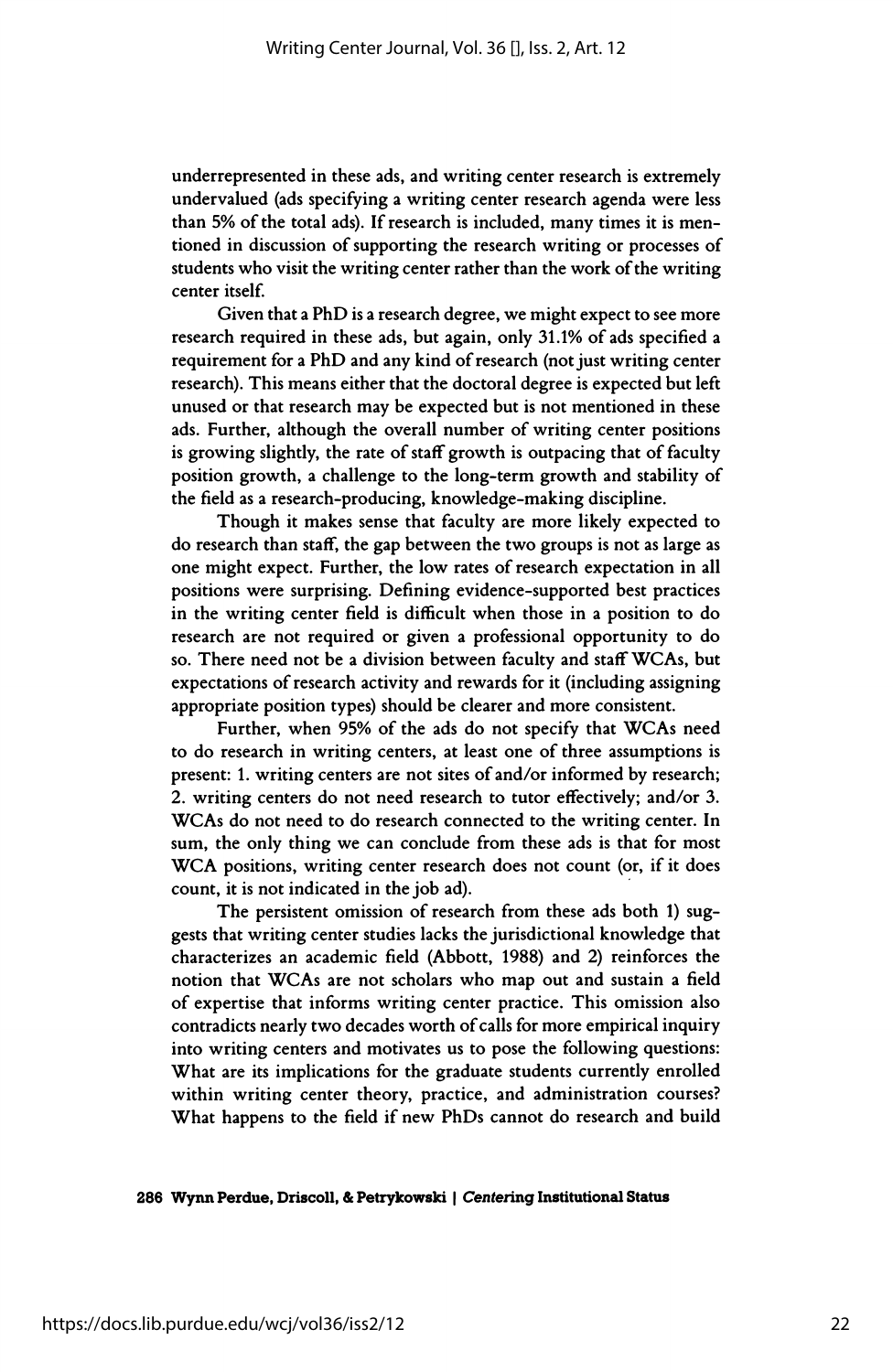knowledge in writing centers? Will graduate students shift their projects away from writing center research? Who will pursue writing center positions? Will students apply if they invest substantial time and money into earning a PhD only to face employment within staff positions where they are unable to do research or to fully employ their education? Or, will they pursue employment in other composition fields? One of us, currently teaching a doctoral course on writing center research and administration, is frequently asked by her students, "Is it possible for me to have a tenure-line job and do research in writing centers?"

 The difference in hiring patterns and tenure-line posi tions. The distinction between institution type and hiring decisions for tenure-line and staff positions is worth interrogating. Public and private liberal arts colleges that grant bachelor's degrees hire tenure-line faculty to direct writing centers 53% of the time, whereas master's-de gree granting schools hire tenure-line faculty 50.9% of the time. Yet doctoral-granting research universities (public and private) hire ten ure-line writing center directors only 41.5% of the time. This seems like a contradiction. Why do the places where research is most emphasized and where new PhDs are minted hire fewer tenure-track faculty for their writing centers?

We speculate-and we can only speculate-that one reason for this lies in who is doing the hiring. Based on our reading of these job ads, writing centers are more likely to be situated within the oversight of an English or writing department at small liberal arts colleges. At large doctoral universities, writing centers are much more likely to be independent, reporting to upper administration or part of a "big tent" academic skills center. When the position is being crafted, it is possible that faculty in a department with writing center oversight are more likely to be successful in advocating for a tenure-line colleague to direct the writing center, while this may not be the case in other situations where it is less expensive to hire a staff director to run "just another student service" on campus. These findings, then, add an additional layer to the issue of institutional oversight and reporting structures for writing centers.

 The writing center job ad: A call to change. We recognize, and have reaffirmed through this study, that the job ad is an important site of information about the work of WCAs as well as a potential agent of change for the larger field. We also recognize that job ads, and the po sitions themselves, are sites of negotiation, of tensions between what job seekers need to complete the work to the best of their ability and what universities, under increasingly tight budget conditions, are willing to provide. Even with these negotiations and tensions in place, we believe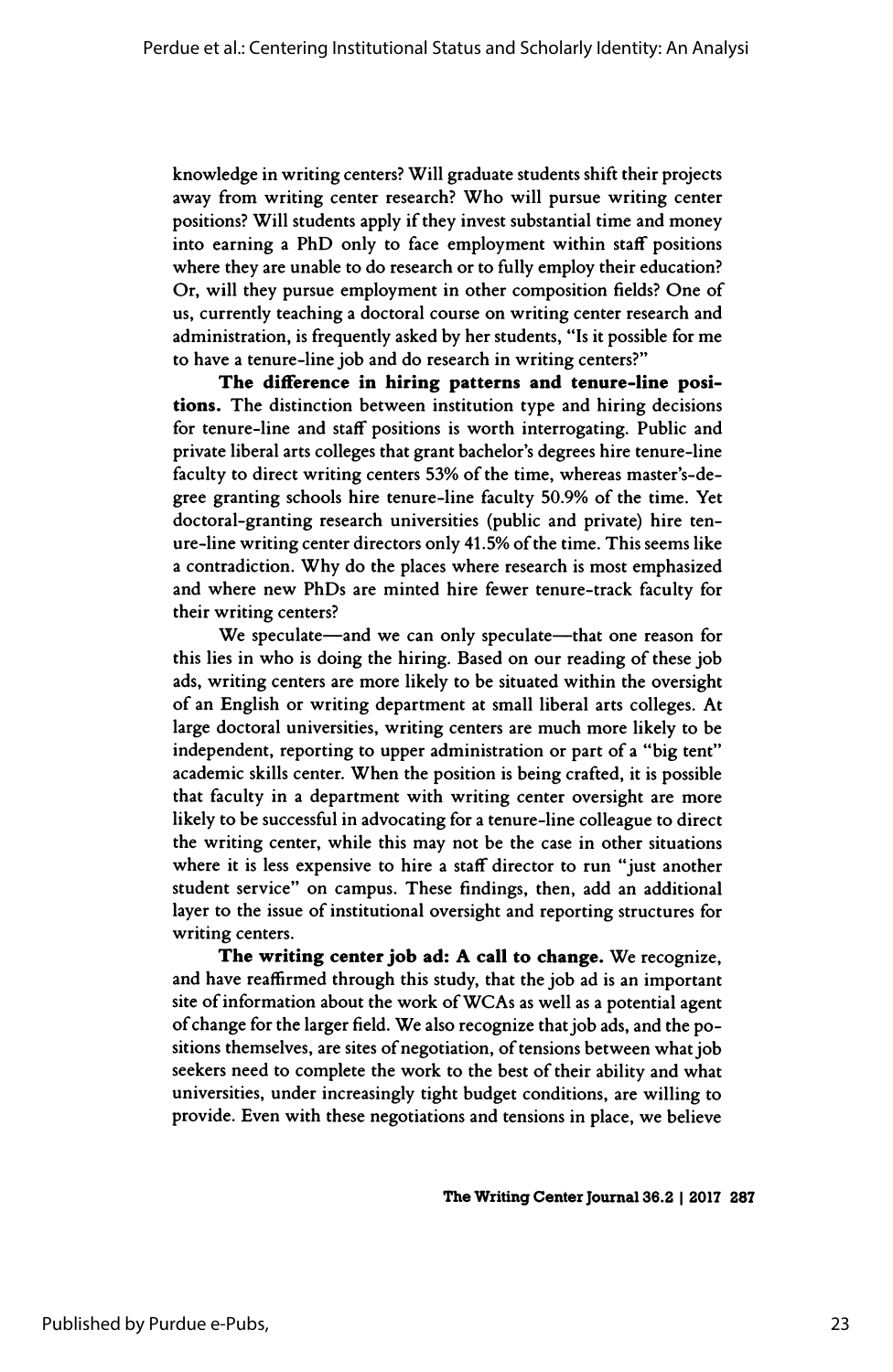there is room for an intermediary, a role that should be occupied by our professional organizations.

 First, we would like to suggest that the International Writing Centers Association create and maintain its own job list. We believe that doing so will provide at least two key benefits. First, we can more effectively monitor the status of jobs in the field and sponsor follow-ups to studies like this one (similar to what the Modern Language Associ ation does each year in its annual jobs report). Second, our professional organization can provide guidance on key aspects of a WCA job ad by explicitly specifying information that needs to be present in an equitable job ad (among other things). We echo arguments we made in "Context Matters" (2017) that the field needs to do a better job of advocating for the real work of writing center directors, including thorough position statements on the basic conditions necessary for WCA employment and the role of knowledge-making within the WCA's role.

 Further, we advocate for a number of changes to the job ads themselves that can help frame the actual work of WCA positions. Job ads should include the following, at minimum:

- Position Type and Rank: A clear indication of the position type and rank, preferably in the title of the job. For non standard position types that are specific to institutions (such as "professor of practice"), the non-standard position should be described in the ad.
- Educational Requirements: A clear indication of the educational requirements, and educational requirements that are in line with the position type. If a position requires a PhD, it should be a tenure-line position in line with the qualifications of the applicant.
- Reporting Structure: A description of the reporting structure for the position.
- Budget: Information about whether or not the WCA will administer the writing center's budget.
- Support Staff: Information about how many support staff are present in the writing center.
- An Overview of Key Responsibilities: Assessment, research, professional development, staffing, etc.
- Teaching load: A list of the teaching responsibilities (kinds of courses) and load for the position in comparison to the overall load for the university.
- Research: We advocate that research be included in job ads for all directors.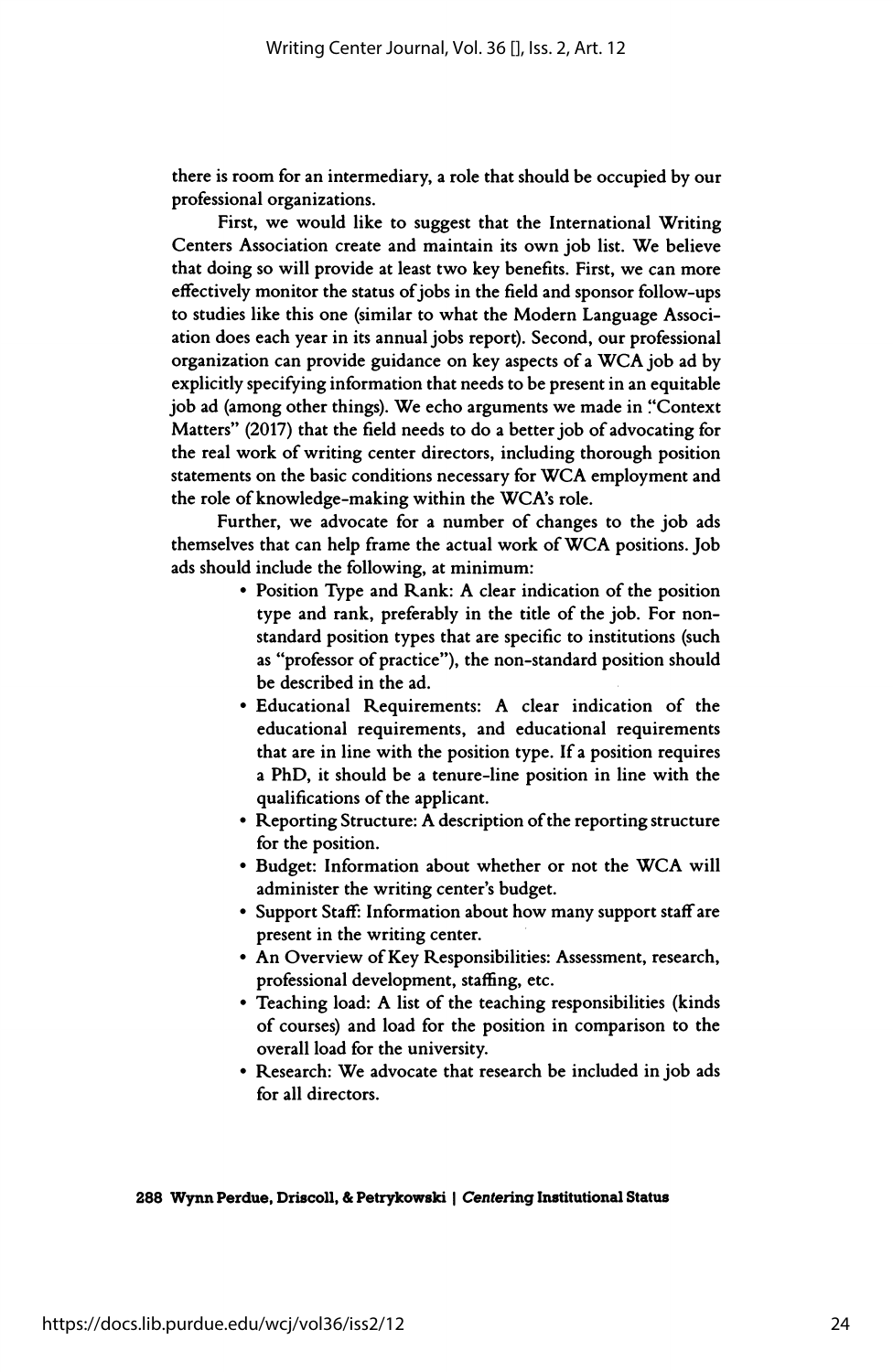We believe that including the above information will not only create more equitable hiring but also will allow our professional orga nization to better understand and address the field's hiring trends.

 Broader reforms and advocacy work. In addition to advo cating reforms specific to job advertisements, we also want to call into question some basic assumptions about WCA positions that were present in our ads. Those advertising faculty positions often do not realize that writing center leadership and writing center research are pivotal to a campus community. On the one hand, too many positions expect a sep arate research agenda and additional teaching; they position WCA work as secondary or an "add on" to the primary work of a faculty member. On the other hand, while staff positions are often firmly rooted in the writing center, they may lack the institutional capital (faculty status, tenure) necessary for advocacy work and leadership. We encourage those who hire new WCAs to consider the importance of institutional capital and institutional status as well as to frame writing center work as the WCA's primary responsibility.

#### Conclusions

 This study has presented a first exploration of the last 11 years of WCA job ads. While our original goals were not met due to the incomplete and often contradictory nature of job ads, we believe that this study sub stantially contributes to our understanding of writing center work, the role of research within it, and the field's challenge to establish equitable hiring practices. More research is needed to better understand the rela tionship between WCAs' lived working conditions and their profession al identities. Future research should investigate how WCA identities are shaped and maintained by market forces and job responsibilities. Before closing, we offer readers a number of questions for further inquiry: How do job ads match actual position responsibilities? How many position descriptions are renegotiated at the time of hiring? How, if at all, do positions "shift" from staff to faculty or vice versa? What institutional or broader factors contribute to these hiring practices? How will these trends continue or change in the future?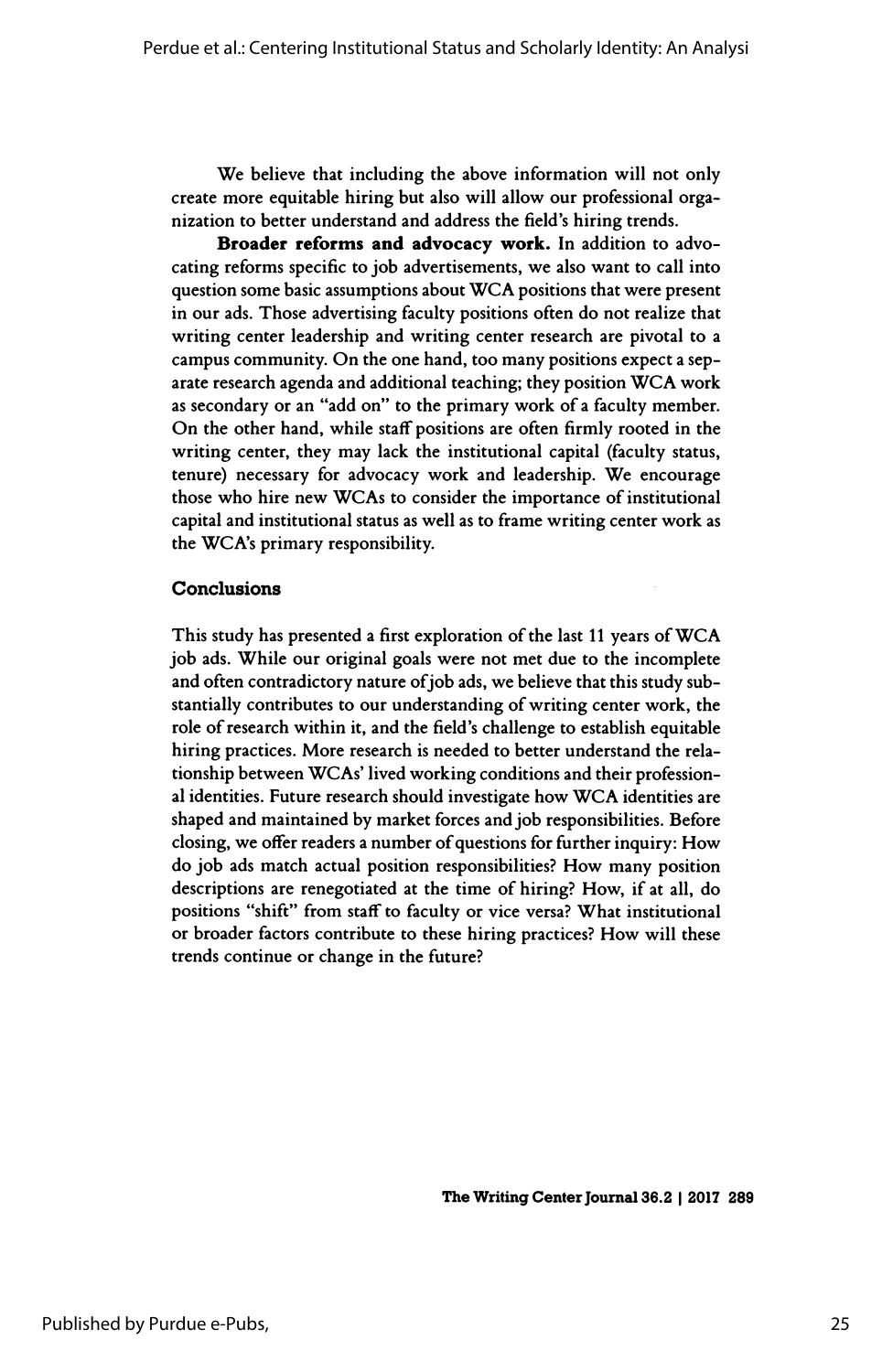#### References

- Abbott, A. (1988). The system of professions: An essay on the division of expert labor. University of Chicago Press.
- Abbott, A. (1998). Professionalism and the future of librarianship. Library Trends,  $46(3)$ ,  $430-443$ .
- Anthony, L. (2010). AntConc (Version 3.2.1) [Computer software]. Waseda University. Retrieved from http://www.antlab.sci. waseda.ac.jp/
- Applegate, R. (2010). Job ads, jobs, and researchers: Searching for valid sources. Library & Information Science Research, 32(2), 163-170. doi:10.1016/j.lisr.2009.12.005
- Baiester, V., & McDonald, J. C. (2001). A view of status and working conditions: Relations between writing program and writing center directors. WPA: Writing Program Administration, 24(3), 59-82.
- Beile, P. M., & Adams, M. M. (2000). Other duties as assigned: Emerging trends in the academic library job market. College & Research Libraries, 61(4), 336-347.
- Caswell, N. I. (2016). The working lives of new writing center directors. Utah State University Press.
- Choi, Y., & Rasmussen, E. (2009). What qualifications and skills are important for digital librarian positions in academic libraries? A job advertisement analysis. Journal of Academic Librarianship, 35(5), 457-467. doi:10.1016/j.acalib.2009.06.003
- Clyde, L. A. (2002). An instructional role for librarians: An overview and content analysis of job advertisements. Australian Academic & Research Libraries, 33(3), 150-167. doi:10.1080/00048623.2002.1 0755195
- Croneis, K. S., & Henderson, P. (2002). Electronic and digital librarian positions: A content analysis of announcements from 1990 through 2000. Journal of Academic Librarianship, 28(4), 232-237.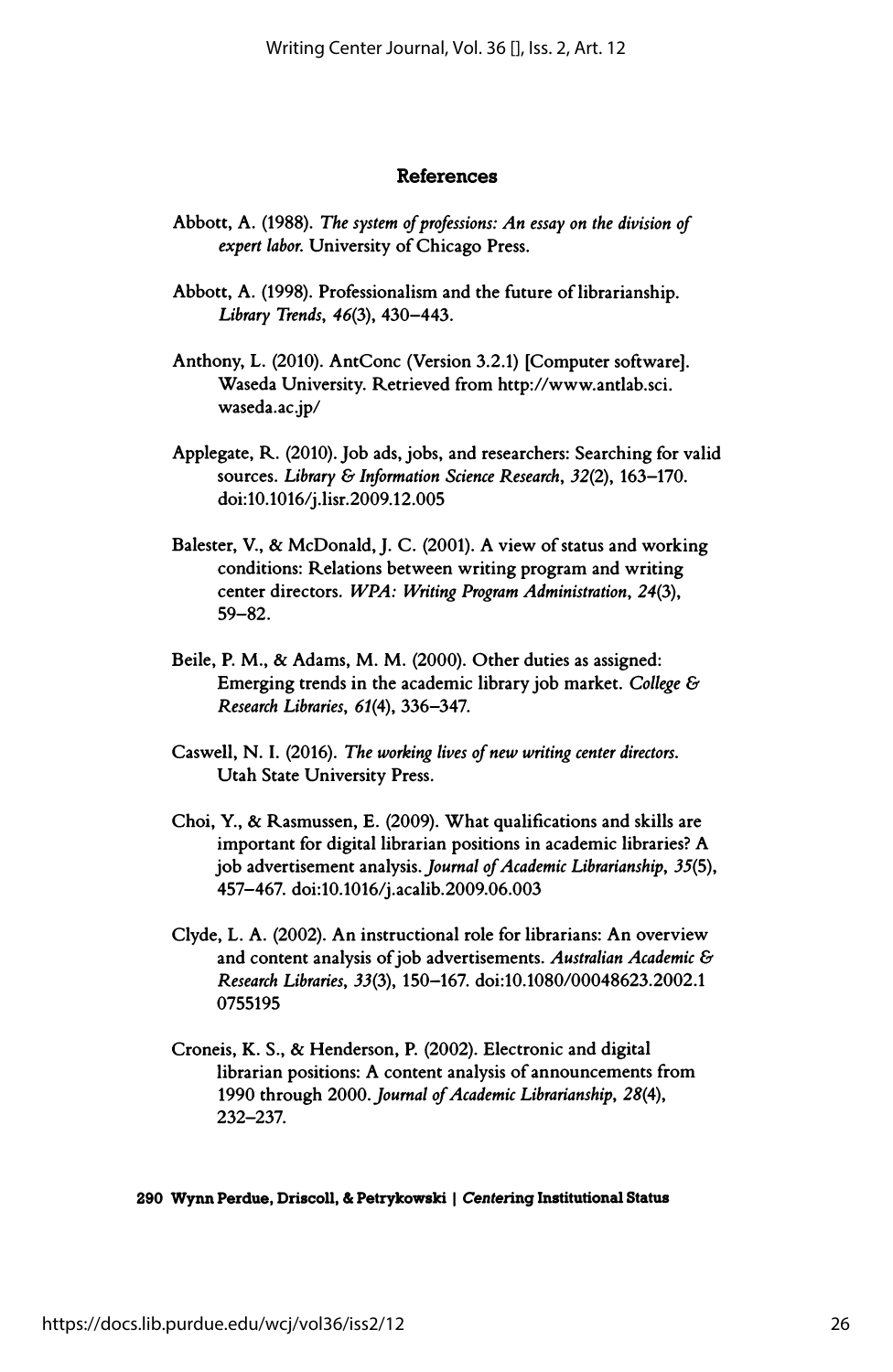- Driscoll, D. L., & Wynn Perdue, S. (2012). Theory, lore, and more: An analysis of RAD research in The Writing Center Journal, 1980-2009. Writing Center Journal, 32(1), 11-39.
- Driscoll, D. L., & Wynn Perdue, S. (2014). RAD research as a framework for writing center inquiry: Survey and interview data on writing center administrators' beliefs about research and research practices. Writing Center Journal, 34(1), 105-133.
- Froehlich, H. (2015, June 19). Corpus analysis with Antconc. The Programming Historian. Retrieved from http:// programminghistorian.org/lessons/corpus-analysis-with antconc
- Geller, A. E., & Denny, H. (2013). Of ladybugs, low status, and loving the job: Writing center professionals navigating their careers. Writing Center Journal, 33(1), 96-126.
- Harper, R. (2012). The collection and analysis of job advertisements: A review of research methodology. Library and Information Research, 36(112), 29-54.
- Haswell, R. H. (2005). NCTE/CCCC's recent war on scholarship. Written Communication, 22(2), 198-223.
- Healy, D. (1995). Writing center directors: An emerging portrait of the profession. WPA: Writing Program Administration, 18(3),  $26 - 43$ .
- lanetta, M., Bergmann, L., Fitzgerald, L., Haviland, C. P., Lebduska, L., & Wislocki, M. (2006). Polylog: Are writing center directors writing program administrators? Composition Studies, 34(2),  $11 - 42$ .
- Kennan, M. A., Cole, F., Willard, P., Wilson, C., & Marion, L. (2006). Changing workplace demands: What job ads tell us. Aslib Proceedings, 58(3), 179-196. doi:10.1108/0012530610677228
- Krippendorff, K. (2004). Content analysis: An introduction to its methodology (2nd ed.). SAGE.

The Writing Center Journal 36.2 | 2017 291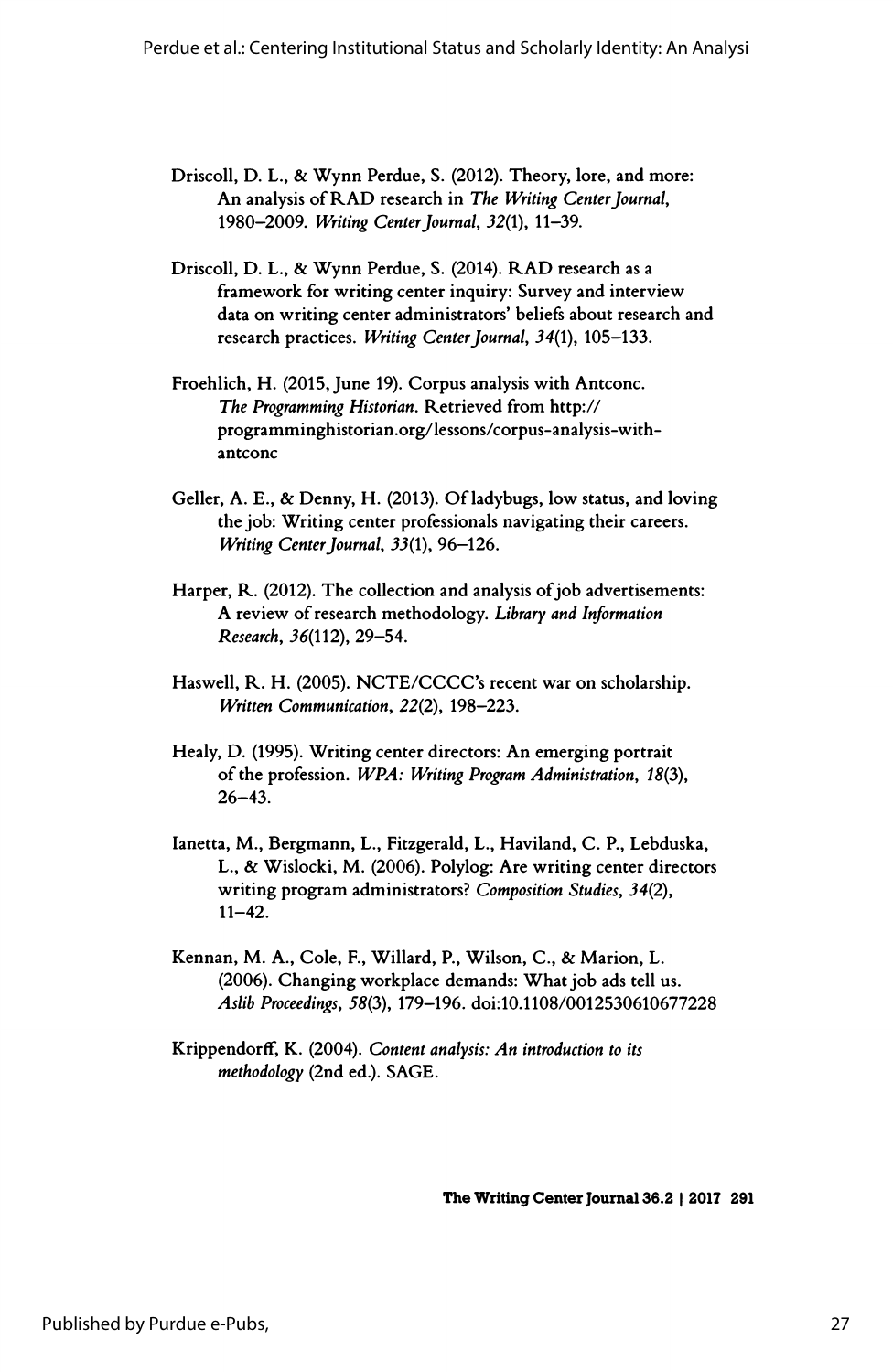- Kutter, A., & Kantner, C. (2012). Corpus-based content analysis:  $A$  method for investigating news coverage on war and intervention. Retrieved from http://www.uni-stuttgart.de/soz/ib/forschung/ IRWorkingPapers/
- Lerner, N. (2014). The unpromising present of writing center studies: Author and citation patterns in The Writing Center Journal, 1980 to 2009. Writing Center Journal, 34(1), 67-102.
- Majid, S., & Bee, W. W. (2003). Competencies sought by information and knowledge employers: An analysis of job advertisements. Journal of Information  $\&$  Knowledge Management, 2(3), 253-260. doi:10.1 142/S0219649203000322
- MLA Office of Research. (2015). Report on the MLA Job Information List, 2014-2015. Retrieved from https://www.mla.org/content/ download/40038/1744556/Rpt JIL\_14-15.pdf
- National Census of Writing. (2015). Retrieved from http:// writingcensus.swarthmore.edu/
- Olson, G. A., & Ashton-Jones, E. (1988). Writing center directors: The search for professional status. WPA: Writing Program Administration,  $12(1-2)$ ,  $19-28$ .
- Perdue, V. (1991). Writing-center faculty in academia: Another look at our institutional status. Writing Program Administration, 75(1-2), 13-23.
- Peterson, L. H. (1987). The WPA's progress: A survey, story, and commentary on the career patterns of writing program administrators. WPA: Writing Program Administration, 10(3),  $11 - 18.$
- Saldaña, J. (2016). The coding manual for qualitative researchers (3rd ed.). SAGE.
- Triumph, T. F., & Beile, P. M. (2015). The trending academic library job market: An analysis of library position announcements from 2011 with comparisons to 1996 and 1988. College & Research Libraries, 76(6), 716-739. doi:10.5860/crl.76.6.716